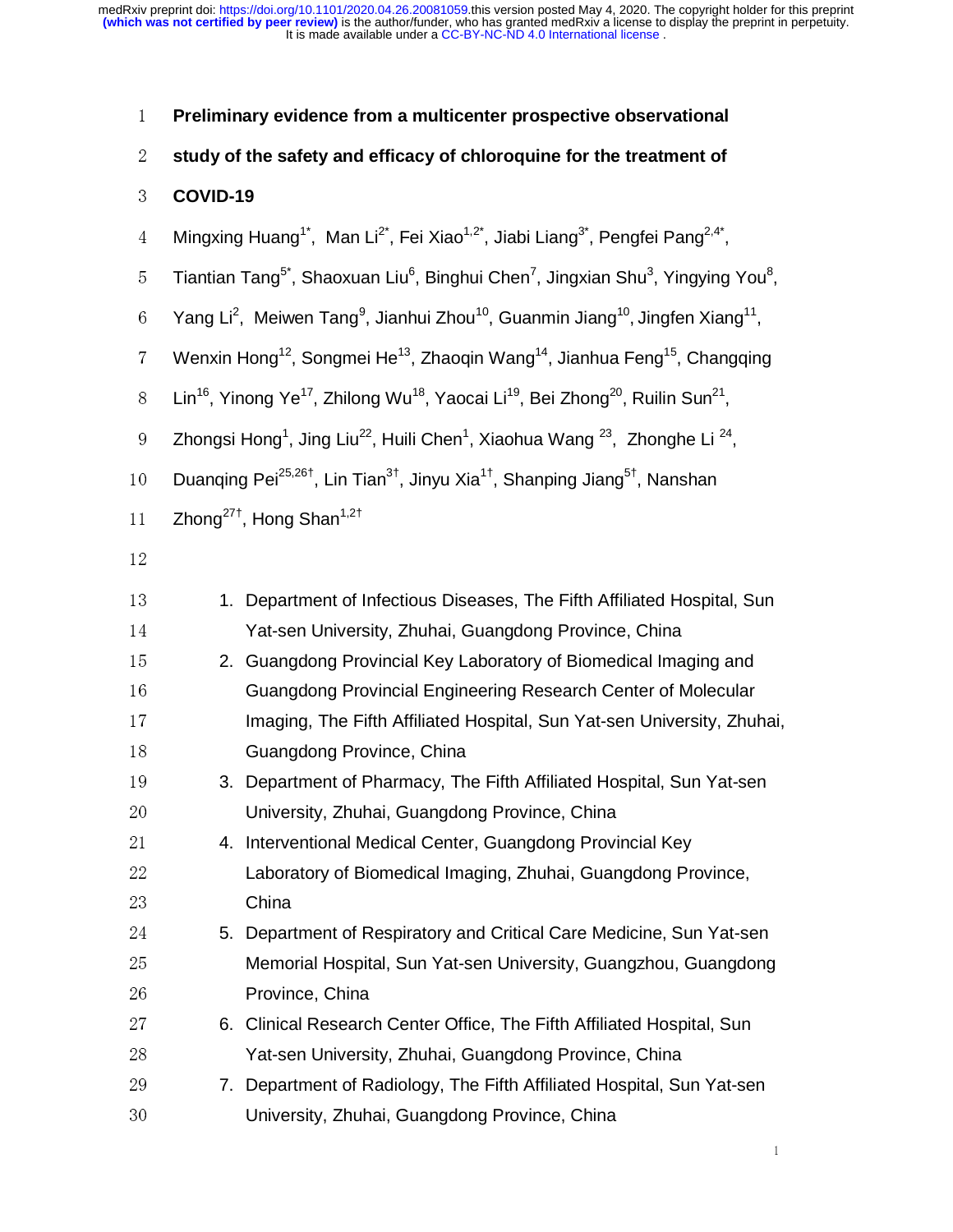| 31 | 8. Department of Oral and Maxillofacial Surgery, The Fifth Affiliated     |
|----|---------------------------------------------------------------------------|
| 32 | Hospital, Sun Yat-sen University, Zhuhai, Guangdong Province,             |
| 33 | China                                                                     |
| 34 | 9. Department of Hematology, The Fifth Affiliated Hospital, Sun Yat-      |
| 35 | sen University, Zhuhai, Guangdong Province, China                         |
| 36 | 10. Department of Clinical Laboratory, The Fifth Affiliated Hospital, Sun |
| 37 | Yat-sen University, Zhuhai, Guangdong Province, China                     |
| 38 | 11. Department of Emergency, Wuhan East West Lake Mobile Cabin            |
| 39 | Hospitals, Wuhan, Hubei Province, China                                   |
| 40 | 12. Department of Infectious Diseases, Guangzhou Eighth People's          |
| 41 | Hospital, Guangzhou Province, Guangdong Province, China                   |
| 42 | 13. Department of Infectious Diseases, Dongguan Ninth People's            |
| 43 | Hospital, Dongguan, Guangdong Province, China                             |
| 44 | 14. Department of Infectious Diseases, Shenzhen Third People's            |
| 45 | Hospital, Shenzhen, Guangdong Province, China                             |
| 46 | 15. Department of Infectious Diseases, Zhongshan Second People's          |
| 47 | Hospital, Zhongshan, Guangdong Province, China                            |
| 48 | 16. Department of Respiratory and Critical Care Medicine, Huizhou         |
| 49 | Central People's Hospital, Huizhou, Guangdong Province, China             |
| 50 | 17. Department of Infectious Diseases, Foshan First people's Hospital,    |
| 51 | Foshan, Guangdong Province, China                                         |
| 52 | 18. Department of Respiratory and Critical Care Medicine, Foshan          |
| 53 | Fourth People's Hospital, Foshan, Guangdong Province, China               |
| 54 | 19. Department of Infectious Diseases, Maoming People's Hospital,         |
| 55 | Maoming, Guangdong Province, China                                        |
| 56 | 20. Department of Infectious Diseases, Qingyuan People's Hospital,        |
| 57 | Qingyuan, Guangdong Province, China                                       |
| 58 | 21. Department of Respiratory and Critical Care Medicine, Guangdong       |
| 59 | Second People's Hospital, Guangzhou, Guangdong Province, China            |
| 60 | 22. Department of Respiratory and Critical Care Medicine, The Fifth       |
| 61 | Affiliated Hospital, Sun Yat-sen University, Zhuhai, Guangdong            |
| 62 | Province, China                                                           |
| 63 | 23. Intensive Care Unit, The Fifth Affiliated Hospital, Sun Yat-sen       |
| 64 | University, Zhuhai, Guangdong Province, China                             |
|    |                                                                           |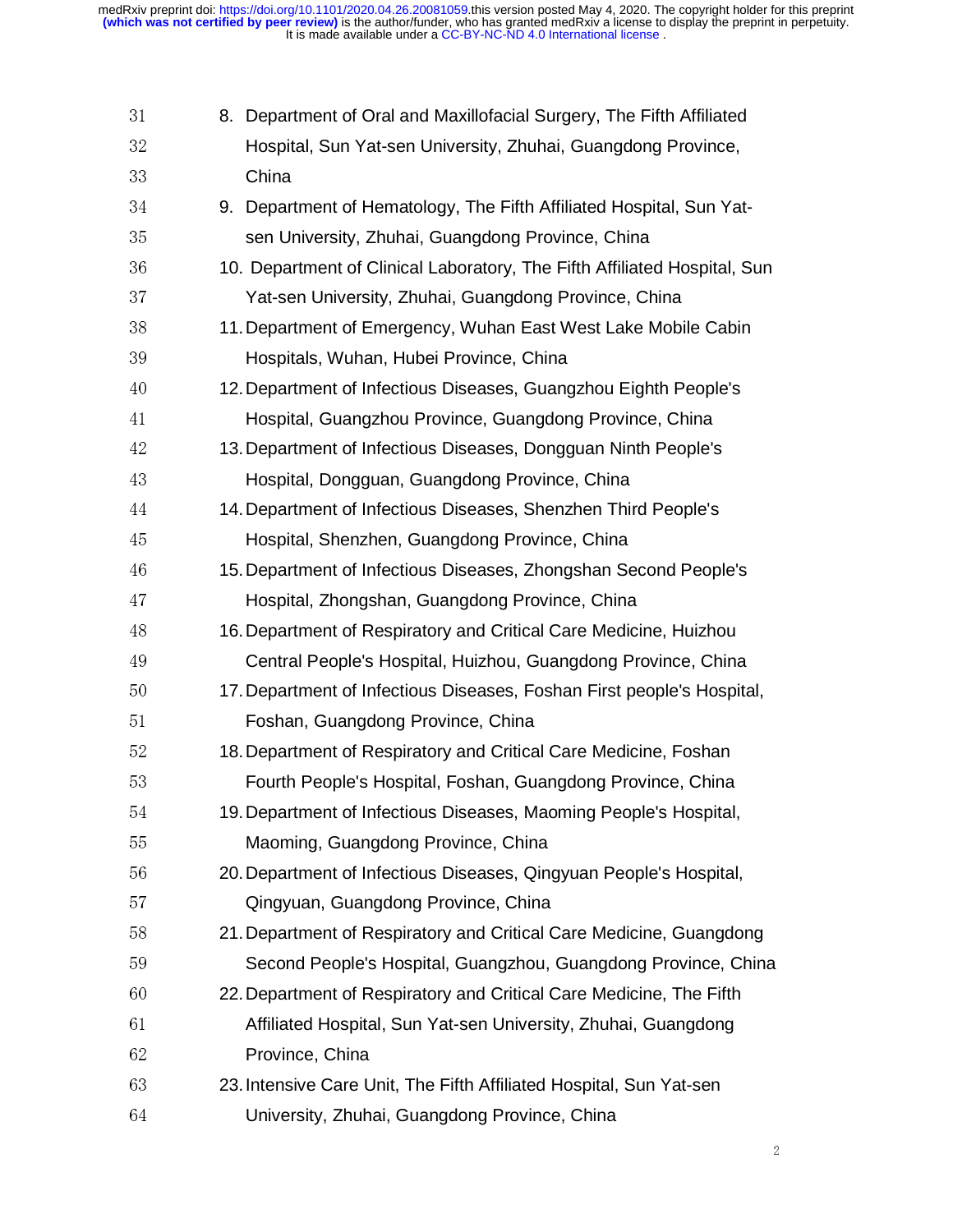| 65 | 24. Department of Nephropathy, The Fifth Affiliated Hospital, Sun Yat- |
|----|------------------------------------------------------------------------|
| 66 | sen University, Zhuhai, Guangdong Province, China                      |
| 67 | 25. Guangzhou Regenerative Medicine and Health Guangdong               |
| 68 | Laboratory, Guangzhou, Guangdong Province, China                       |
| 69 | 26. Guangzhou Institutes of Biomedicine and Health, Chinese Academy    |
| 70 | of Sciences, Guangzhou, Guangdong Province, China                      |
| 71 | 27. State Key Laboratory of Respiratory Diseases, The First Affiliated |
| 72 | Hospital of Guangzhou Medical University, Guangzhou, Guangdong         |
| 73 | Province, China.                                                       |
| 74 |                                                                        |
| 75 | These authors contributed equally.                                     |

<sup>t</sup> These are the co-corresponding authors.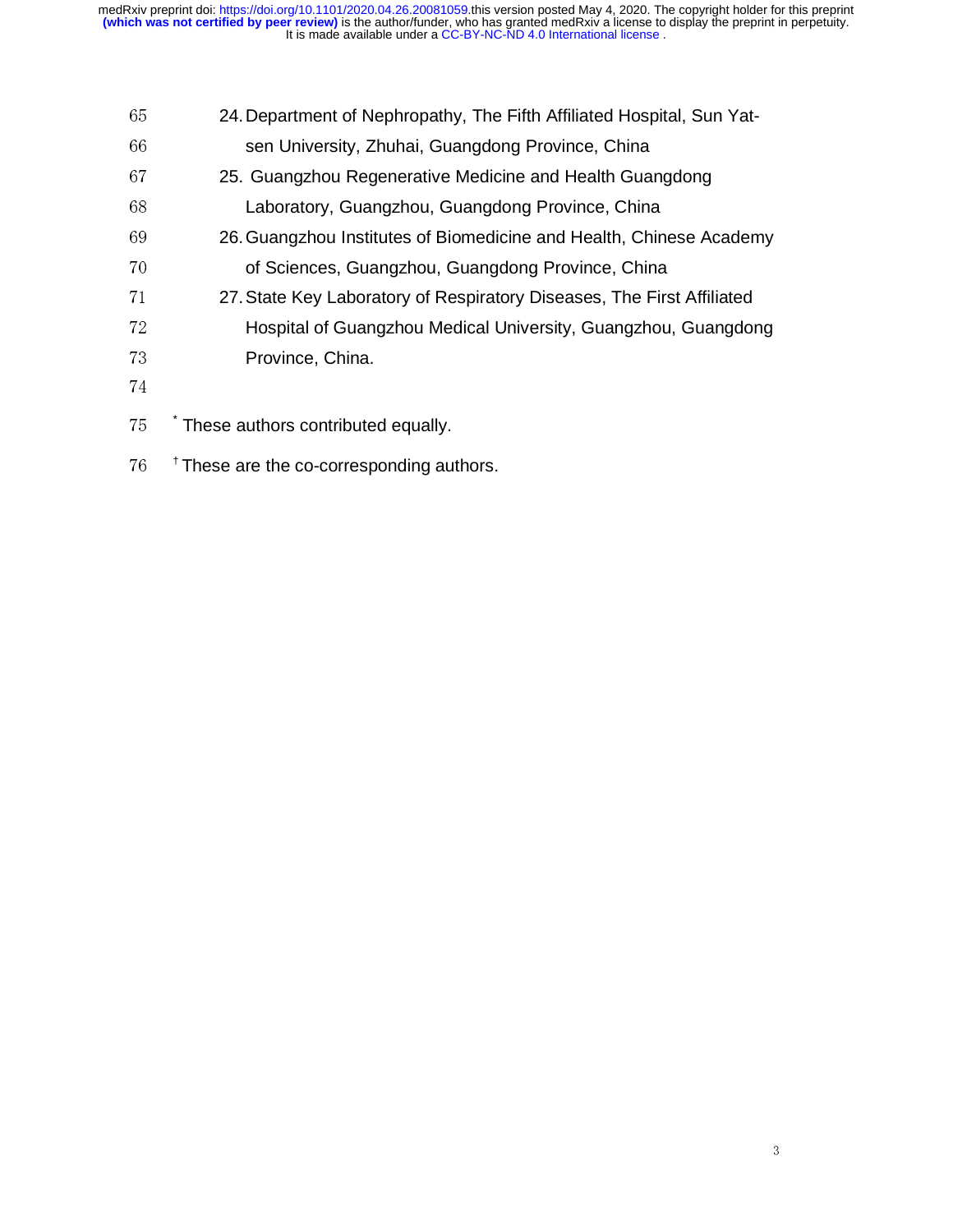### <sup>77</sup>**Abstract**

<sup>78</sup>**Background** Effective therapies are urgently needed for the SARS-CoV-2 79 pandemic. Chloroquine has been proved to have antiviral effect against 80 coronavirus in vitro. In this study, we aimed to assess the efficacy and safety 81 of chloroquine with different doses in COVID-19.

<sup>82</sup>**Method** In this multicenter prospective observational study, we enrolled 83 patients older than 18 years old with confirmed SARS-CoV-2 infection 84 excluding critical cases from 12 hospitals in Guangdong and Hubei Provinces. <sup>85</sup>Eligible patients received chloroquine phosphate 500mg, orally, once (half 86 dose) or twice (full dose) daily. Patients treated with non-chloroquine therapy 87 were included as historical controls. The primary endpoint is the time to 88 undetectable viral RNA. Secondary outcomes include the proportion of 89 patients with undetectable viral RNA by day 10 and 14, hospitalization time, 90 duration of fever, and adverse events.

<sup>91</sup>**Results** A total of 197 patients completed chloroquine treatment, and 176 92 patients were included as historical controls. The median time to achieve an 93 undetectable viral RNA was shorter in chloroquine than in non-chloroquine <sup>94</sup>(absolute difference in medians -6.0 days; 95% CI -6.0 to -4.0). The duration 95 of fever is shorter in chloroquine (geometric mean ratio 0.6; 95% CI 0.5 to 0.8). <sup>96</sup>No serious adverse events were observed in the chloroquine group. Patients 97 treated with half dose experienced lower rate of adverse events than with full 98 dose.

<sup>99</sup>**Conclusions** Although randomised trials are needed for further evaluation, this 100 study provides evidence for safety and efficacy of chloroquine in COVID-19 101 and suggests that chloroquine can be a cost-effective therapy for combating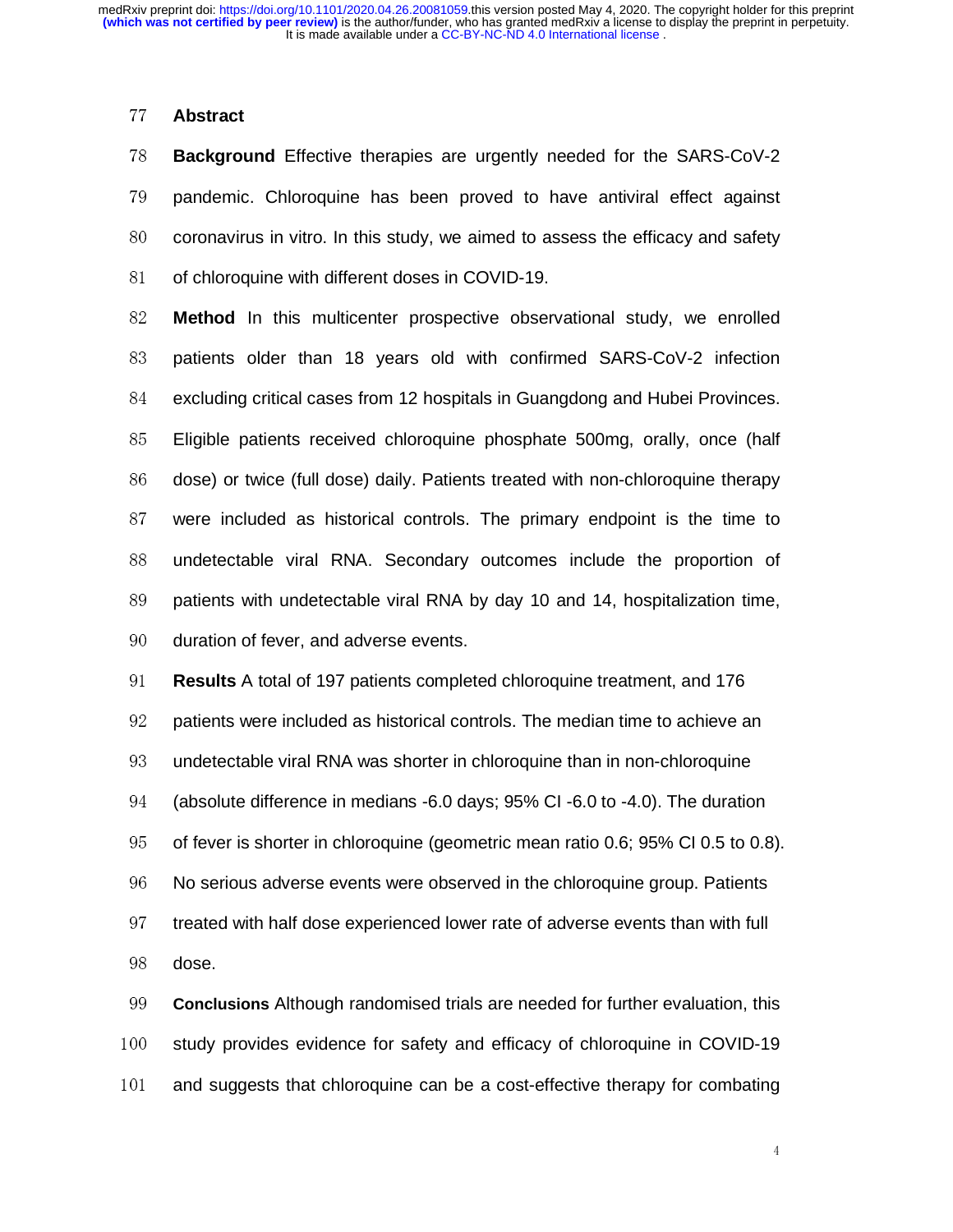102 the COVID-19 pandemic.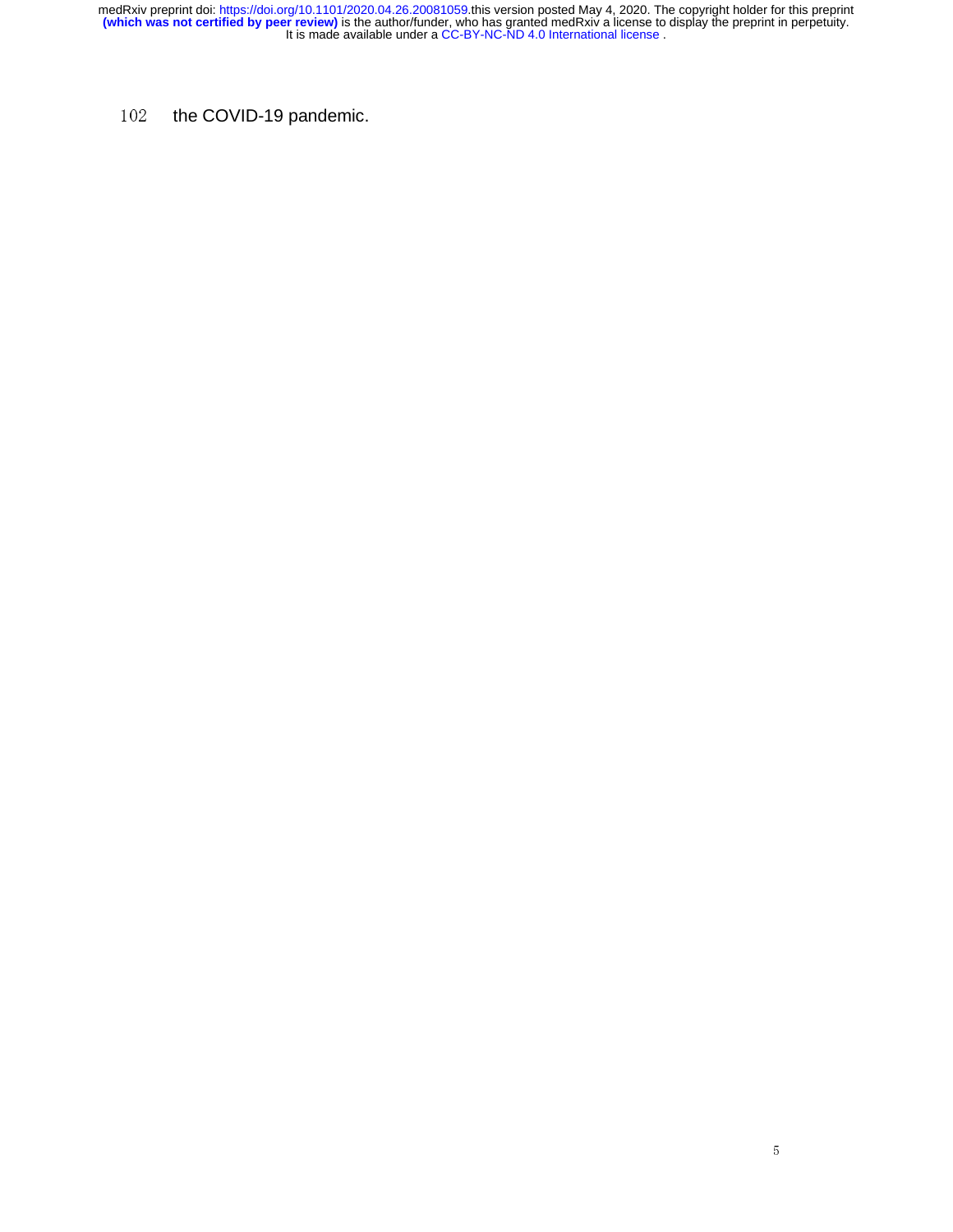### **Introduction**

| 104 | The coronavirus disease 2019 (COVID-19) emerged in late 2019,                                         |
|-----|-------------------------------------------------------------------------------------------------------|
| 105 | originating from Wuhan China <sup>1,2</sup> . The responsible virus, severe acute                     |
| 106 | respiratory syndrome coronavirus 2 (SARS-CoV-2), belongs to a distinct clade                          |
| 107 | from the human severe acute respiratory syndrome CoV (SARS-CoV) and                                   |
| 108 | Middle East respiratory syndrome CoV (MERS-CoV) <sup>3</sup> . It has become a global                 |
| 109 | pandemic, affecting over 100 countries with more than 240,000 confirmed                               |
| 110 | cases and over 10,000 deaths globally as of March 20, 2020, calling for an                            |
| 111 | urgent demand of effective treatment.                                                                 |
| 112 | Chloroquine has been proved effective in vitro to inhibit the replication                             |
| 113 | of SARS-CoV <sup>4</sup> , HCoV-229E <sup>5</sup> , and the newly discovered SARS-CoV- $2^{6,7}$ . To |
| 114 | evaluate the efficacy and safety of chloroquine for COVID-19, we previously                           |
| 115 | conducted a single-arm pilot clinical study with 10 patients (Huang et al.                            |
| 116 | Journal of Molecular Cell Biology, in press). Encouragingly, all patients                             |
| 117 | achieved undetectable level of viral RNA within 14 days without serious                               |
| 118 | adverse events. These results led us to conduct a multicenter prospective                             |
| 119 | observational study in adult patients with COVID-19 to assess the efficacy                            |
| 120 | and safety of chloroquine for COVID-19.                                                               |
| 121 |                                                                                                       |
| 122 | <b>Result</b>                                                                                         |
| 123 | <b>Patients</b>                                                                                       |
| 124 | Of the 233 enrolled patients for chloroquine, 197 (84.5%) completed                                   |
| 125 | treatment and were included in the final analysis (Figure 1, study flowchart;                         |
| 126 | Supplementary Table 1). Of the 182 patients collected as historical controls,                         |

- 127 176 (96.7%) were included in the final analysis. Their baseline demographic
- 128 and clinical features are listed in Table 1. The median age of patients were 43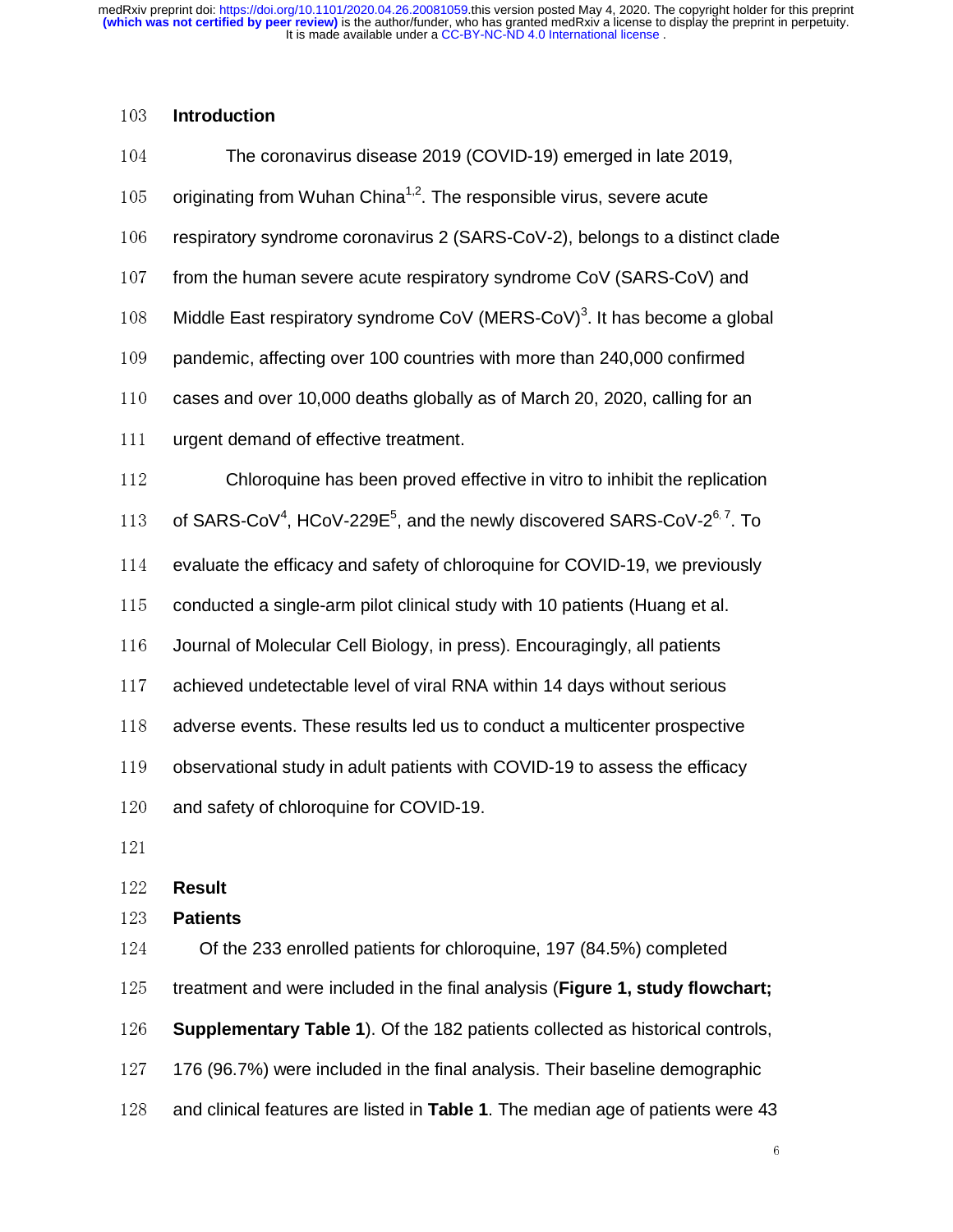| 129 | years (inter-quartile range [IQR], 33 to 55 years) in the chloroquine group and       |
|-----|---------------------------------------------------------------------------------------|
| 130 | 47.5 years (IQR, 35.8 to 56 years) in the non-chloroquine group. Across the           |
| 131 | two treatment groups, the majority patients were classified as moderate cases         |
| 132 | (93.4% in chloroquine; 89.2% in non-chloroquine) <sup>8</sup> . Chloroquine was added |
| 133 | into China's Diagnosis and Treatment Guidelines of COVID-19 later than the            |
| 134 | other therapies used in the non-chloroquine group. Therefore, we observed             |
| 135 | longer interval time between symptom onset and treatment initiation in                |
| 136 | chloroquine versus non-chloroquine (absolute difference 4 days; 95% CI 2 to           |
| 137 | 6 days; $P < 0.0001$ ). In addition, due to the rapid rise of patients in Wuhan       |
| 138 | and established mobile hospital in early February, the interval time between          |
| 139 | symptom onset and treatment initiation in Wuhan (median 17 days, IQR 10.5             |
| 140 | to 21 days) is longer than that in Guangdong Province (median 5 days, IQR 3           |
| 141 | to 10 days; Table 1). In the subgroup of patients from the Fifth Affiliated           |
| 142 | Hospital of Sun Yat-sen University (SYSU5), we obtained and evaluated the             |
| 143 | viral load at baseline between chloroquine $(N=21)$ and non-chloroquine $(N=8)$       |
| 144 | group and did not observe statistically significant difference (absolute              |
| 145 | difference in medians = $2.93$ , $95\%$ CI -0.8 to 6.6, $p = 0.09$ ).                 |
| 146 | <b>Outcomes</b>                                                                       |
| 147 | In the analysis of the full study population, patients in the chloroquine             |
| 148 | group have an accelerated time to undetectable viral RNA from that of                 |
| 149 | patients in the non-chloroquine group (absolute difference in medians -5.4            |
|     |                                                                                       |

days; 95% CI -6 to -4; *P* < 0.0001; **Figure 2**). Secondly, by day 10 and day 14

- 151 since treatment initiation, higher proportion of patients had undetectable viral
- RNA in the chloroquine group (91.4% and 95.9% respectively; **Table 2**)
- 153 comparing to the non-chloroquine group (57.4% and 79.6% respectively;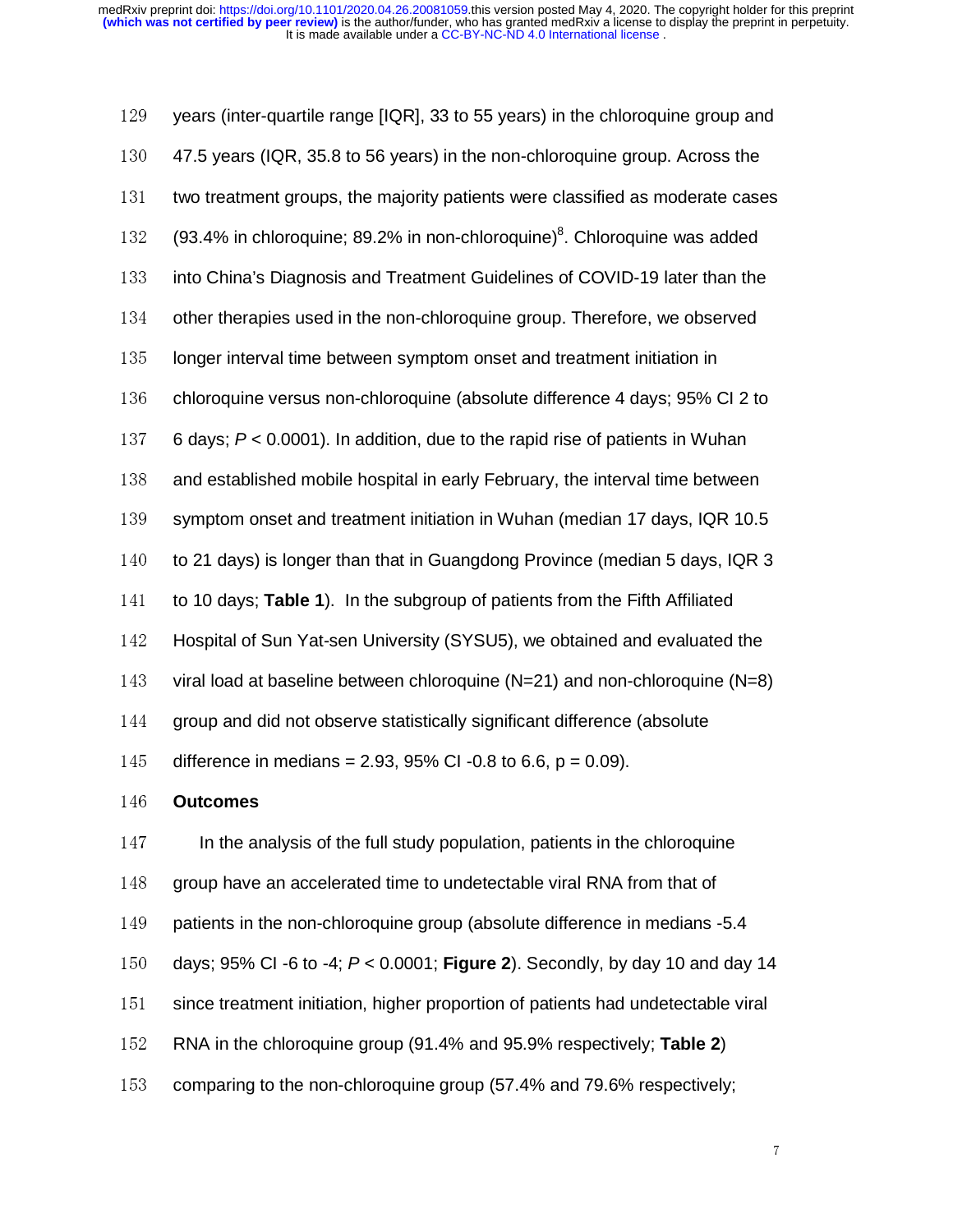<sup>154</sup>**Table 2**). In the aspect of clinical manifestations, we found that the duration of 155 fevers is shorter in chloroquine versus non-chloroquine among patients 156 experienced fever symptom (geometric mean ratio 0.6; 95% CI 0.5 to 0.8;  $P=$ <sup>157</sup>0.0029; **Supplementary Figure S1**). To note, the antipyretic effects of 158 chloroquine may have also contributed to this result. We observed no <sup>159</sup>difference in the length of hospital stay (**Supplementary Figure S2**). No 160 patient died or admitted to ICU either in the chloroquine group or in the non-161 chloroquine group. There are 1 patient in the chloroquine group experienced 162 aggravated symptoms from moderate to severe, while 9 patients in the non-163 chloroquine group have the same aggravated experience. All of the 10 164 patients eventually were tested negative for the viral RNA within the study 165 period. 166 Due to the significant difference observed in clinical classification between 167 chloroquine and non-chloroquine group at baseline, we further analyzed the 168 primary and secondary outcomes in patients with moderate symptoms only. 169 The number of patients in mild or severe subgroup were too few to compare. 170 The benefit of chloroquine in viral suppression is consistent with the full 171 analysis, except for non-significant difference observed for the proportion of 172 patients with undetectable viral RNA by day 14 (**Supplemental Table 2**). <sup>173</sup>In post hoc analysis, we examined the effect of chloroquine on the time to 174 undetectable viral RNA stratified by different doses, types of clinical 175 manifestation, the interaction between province and time from symptom onset 176 to treatment initiation, and a representative center (Figure 3). Chloroquine 177 showed beneficial effect in all stratum. However, the beneficial effect is not 178 statistically significant in patients with severe COVID-19 symptoms, patients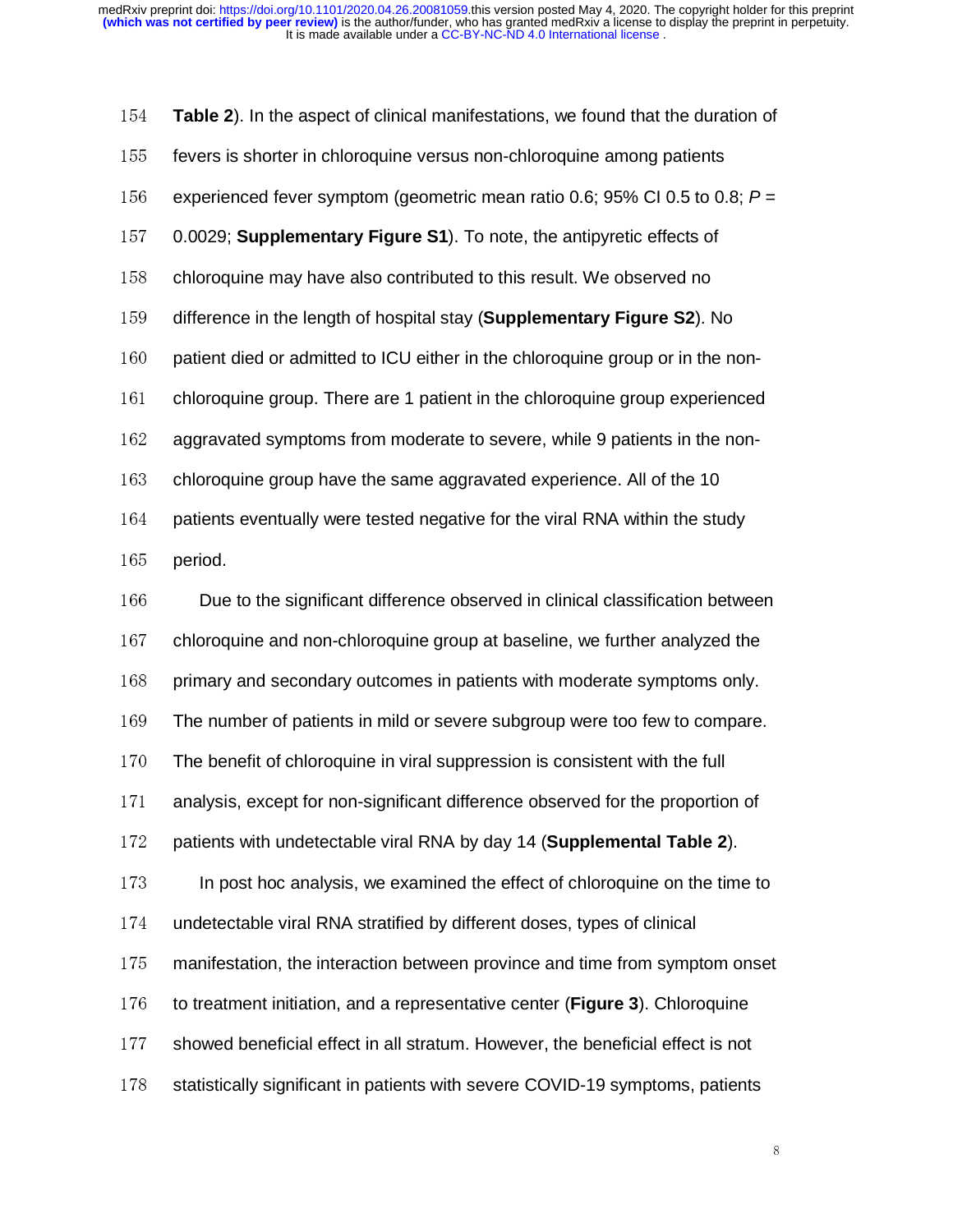179 from Guangdong Province treated later than 14 days after symptom onset, or

180 patients from SYSU5.

| 181 | In order to assess the effect of chloroquine in more detailed clinical                      |
|-----|---------------------------------------------------------------------------------------------|
| 182 | improvement outcomes in post hoc analysis, we collected detailed clinical                   |
| 183 | data in patients from SYSU5, including the improvement of chest CT, the                     |
| 184 | monitoring of serum chloroquine concentration, and the reappearance of                      |
| 185 | positive viral RNA detection after hospital discharge. In this subgroup of                  |
| 186 | patients, the interval time between symptom onset and treatment initiation                  |
| 187 | were comparable. The medians are 7 days in chloroquine group (N=50) and 6                   |
| 188 | days in non-chloroquine group (N=21) (absolute difference in medians 1 day;                 |
| 189 | 95% CI -3 to 4 days; $P = 0.99$ ; Supplemental Table 3). We did not find                    |
| 190 | statistically significant difference in the time to undetectable viral RNA                  |
| 191 | between the two groups (absolute difference in medians -3.5 days; 95% CI -6                 |
| 192 | to 1 days). The chloroquine group have higher percentage of patients with                   |
| 193 | improved chest CT by day 10 (absolute difference in proportions 9.7; 95% CI -               |
| 194 | 16.0 to 35.6) and day 14 (absolute difference in proportions 6.3; 95% CI-22.2               |
| 195 | to 32.0) than the non-chloroquine group but the difference is not statistically             |
| 196 | significant (Supplemental Table 3). This could be due to the small sample                   |
| 197 | size or the delayed chest CT absorption <sup>9</sup> . We did not observe beneficial effect |
| 198 | of chloroquine in the length of hospital stay and the duration of oxygen                    |
| 199 | support (Supplemental Table 3). Unprecedently, we observed 3 cases of so                    |
| 200 | called "re-positive" patients in the chloroquine group. They were identified with           |
| 201 | negative viral RNA test from respiratory tract samples but positive viral RNA               |
| 202 | test from fecal samples within 7 days following hospital discharge. No such                 |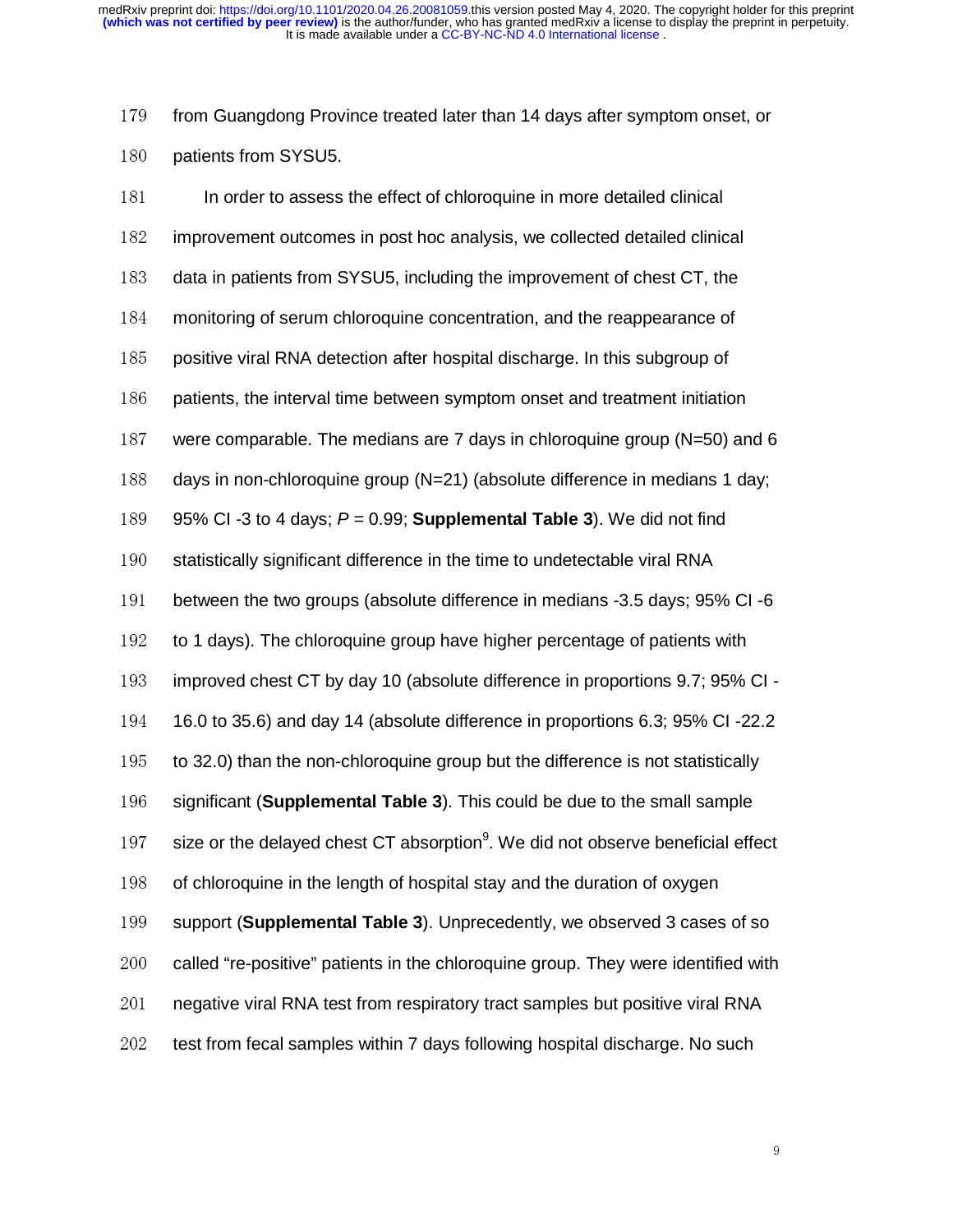203 observation in the non-chloroquine group. Investigation is underway to

examine whether it is due to re-infection or other factors.

| 205 | Among the 12 hospitals, one hospital explored different dosage of              |
|-----|--------------------------------------------------------------------------------|
| 206 | chloroquine, as 500 mg once daily, which is half of the protocol dosage. We    |
| 207 | compared the primary and secondary outcomes in patients from this subgroup     |
| 208 | (N=29) with the non-chloroquine group in Guangdong Province. The results       |
| 209 | mainly showed that chloroquine has benefit effect on the time to undetectable  |
| 210 | viral RNA (absolute difference in medians -5 days; 95% CI -6.0 to -4.0 days)   |
| 211 | and the proportion of patients with undetectable viral RNA by day 10 is higher |
| 212 | in chloroquine group (absolute difference in proportions 32.7; 95% CI 23.9 to  |
| 213 | 42.1). The duration of fever was also shorter than those in the non-           |
| 214 | chloroquine group (geometric mean ratio 0.8; 95% CI 0.5 to 0.9)                |

- (**Supplemental Table 4**).
- 

#### **Safety**

218 A total of 53 patients (26.9%) in the chloroquine group and 57 (32.4%) in the non-chloroquine group reported adverse events during study period (**Table 3**). Gastrointestinal events including vomiting, abdominal distension, nausea, decreased appetite, thirst were more common in chloroquine than in the non-chloroquine group. The percentage of patients with neurological adverse events, including dizziness and sleep order, were higher in the chloroquine than in the non-chloroquine group. In addition, anxiety was observed more frequently in chloroquine than in the non-chloroquine group. 226 We observed fewer adverse events in patients with half dose of chloroquine 227 than full dose (absolute difference in proportions -40; 95% CI -60 to -29).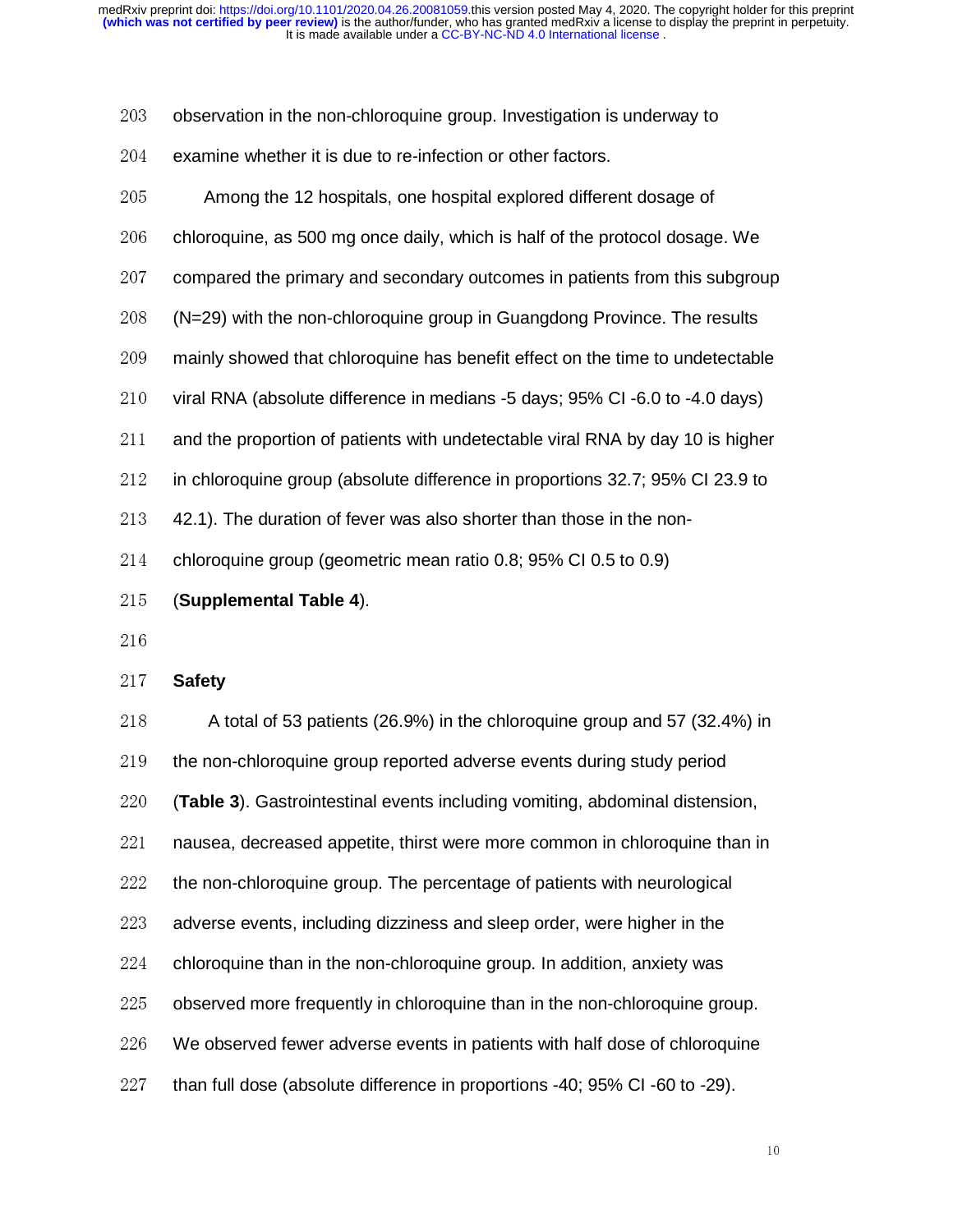228 Chloroquine phosphate has a long half-life  $(20\text{-}60 \text{ days})^{10\text{-}12}$  and its 229 mean residence time is approximately 20 days<sup>10</sup>. It may have cumulative 230 effect<sup>13</sup>. In order to determine whether chloroquine has a cumulative effect in 231 the short-term treatment with COVID-19, we measured the serum 232 concentration of chloroquine in patients from SYSU5 during and off the 233 treatment. The results showed that the mean of serum concentration of 234 chloroquine gradually rising, with the highest reaching  $1.80(\pm 0.49)$  µmol/L 235 during medication and reduced to 0.13( $\pm$ 0.08) µmol/L within 28 $\pm$ 1 days off 236 chloroquine (**Supplemental Figure 3**).

#### <sup>238</sup>**DISCUSSION**

239 In this study, we found that patients in the chloroquine group experienced 240 significantly faster and higher rate of viral suppression comparing to the non- $241$  chloroquine group in both the full analysis and the post hoc stratified analysis. 242 Even when the dose reduced to half, the benefit of chloroquine still remained <sup>243</sup>(**Figure 3**). These findings indicate that chloroquine could be effective in 244 treating patients with COVID-19. To our knowledge, this is the first and largest 245 clinical study on chloroquine phosphate for treating COVID-19 to date. 246 We recognize that our study has several limitations. This study was 247 carried out under the COVID-19 public health emergency. Due to the limited 248 medical capacity and urgent clinical situation, we were unable to conduct a 249 standard randomised controlled study to formally evaluate efficacy and safety  $250$  of chloroquine versus placebo. As an observational study, we have to note  $251$  that several factors may influence the interpretation of the result. It is 252 reasonable to suspect that the dramatic improvement in the primary outcome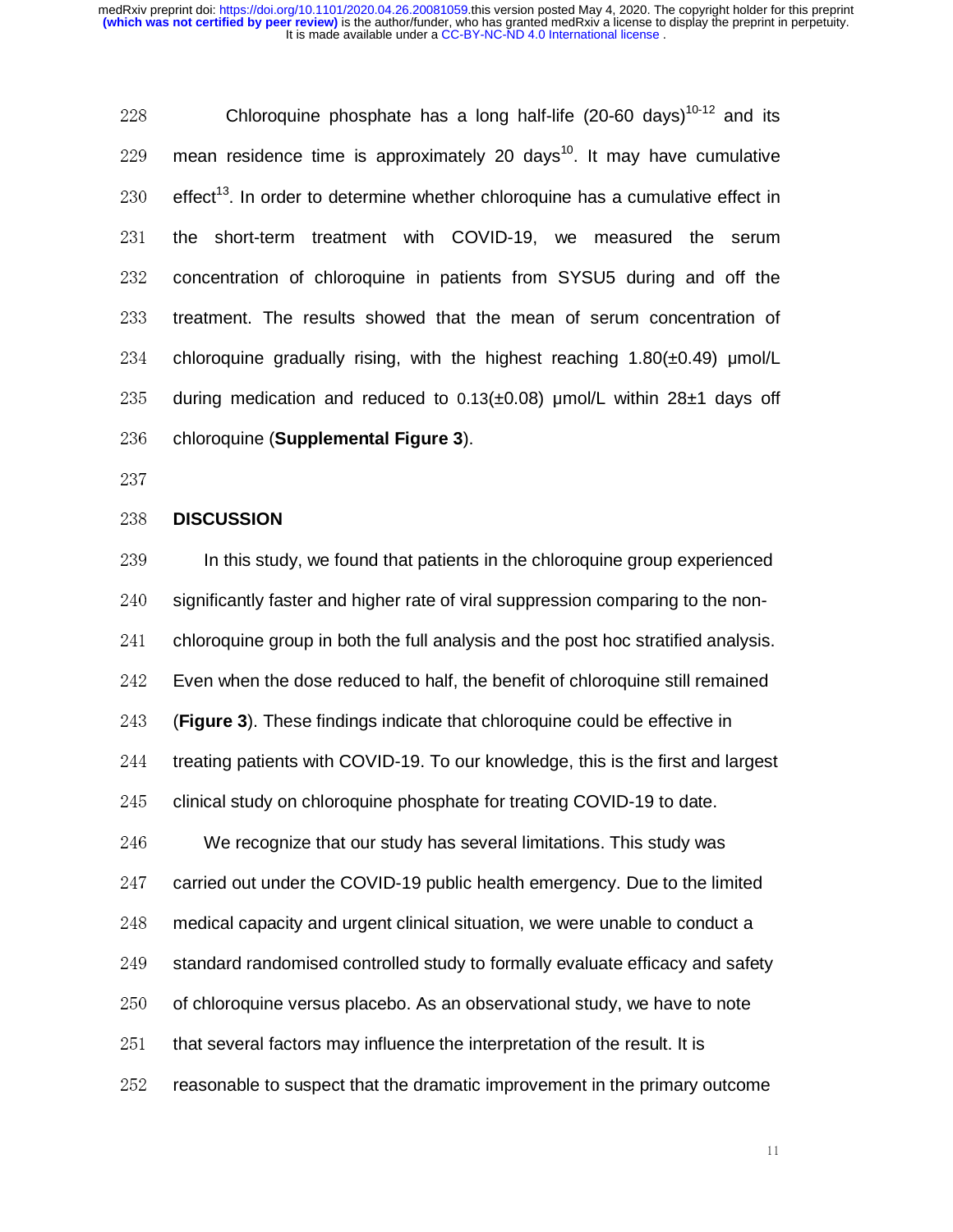| 253 | in chloroquine could be due to the later treatment initiation since symptom     |
|-----|---------------------------------------------------------------------------------|
| 254 | onset. Firstly, gaining experience in treatment management and attenuation of   |
| 255 | the virus during the course of the epidemic could contribute to the improved    |
| 256 | outcomes. Secondly, we cannot rule out the possibility that among those with    |
| 257 | longer interval time between symptom onset and treatment, some may              |
| 258 | already have been on the course of recovery. Nevertheless, post hoc analysis    |
| 259 | dividing subgroups according to the interval time did not change the            |
| 260 | conclusion that the chloroquine group had a better outcome than the non-        |
| 261 | chloroquine group. Notably, some of the strata were incomparable due to         |
| 262 | small sample size. Thirdly, although it is impossible to dissect the influence  |
| 263 | from other antiviral therapies used before chloroquine, it is a plausible       |
| 264 | assumption that chloroquine is the first antiviral therapy used in the group of |
| 265 | patients treated within 3 days since symptom onset. In this stratum,            |
| 266 | chloroquine still benefits patients with faster viral suppression (Figure 3).   |
| 267 | Lastly, due to the differences in personnel and technical equipment of among    |
| 268 | all hospitals, we could not fully collect clinical and laboratory data of all   |
| 269 | patients. However, detailed clinical data were obtained from the chloroquine    |
| 270 | patients enrolled from SYSU5, enabling advanced analysis of clinical            |
| 271 | outcomes and pharmacokinetics.                                                  |
| 272 | As of this time, there are more than 20 trials ongoing for evaluating the       |
| 273 | efficacy and safety of chloroquine or hydroxychloroquine in treating COVID-19.  |
| 274 | Magagnoli et al. recently published a retrospective study indicating that the   |

275 use of hydroxychloroquine with or without azithromycin does not reduced the

276 risk of mechanical ventilation in United States veterans hospitalized with

277 COVID-19<sup>14</sup>. Comparing with this study, our study population included both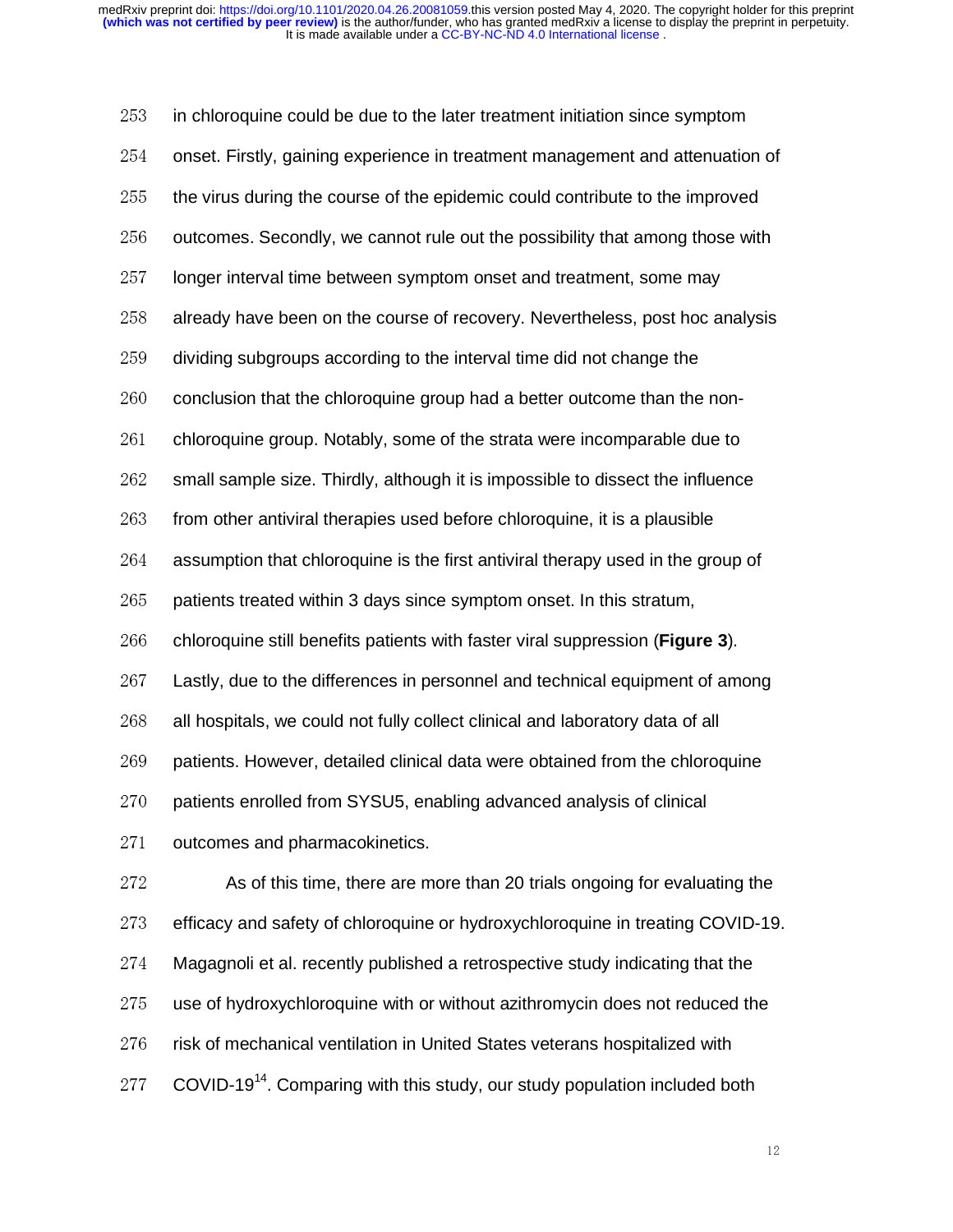278 genders, was much younger, has fewer patients with severe symptoms that  $279$  requires ventilation. Therefore, prospective randomised trials are needed to  $280$  see if the results can be replicated.

281 Till now, the mechanism of chloroquine's effect agianst SARS-CoV-2 282 remained unelucidated. Clatherin-mediated endocytosis is required for entry 283 of coronavirus into host cells and meanwhile autophagy involves in viral 284 replication<sup>15</sup>. Chloroquine inhibits clatherin-mediated endocytosis by 285 suppressing acidification of endosomes, and autophagy by raising its 286 lysosomal PH and blocking fusion of autophagosome with lysosome and 287. lysosomal protein degradation<sup>16</sup>. A recent study has shown that the 288 development of COVID-19 disturbed metabolic patterns, which aligned with 289 the progress and severity of COVID-19 (Wu et al. National Science Review 290 2020, in press). Chloroquine has a favorable effect on glucose and lipid 291 metabolism<sup>17</sup>. Therefore, chloroquine may exert its antiviral effect against 292 SARS-CoV-2 by inhibiting endocytosis and autophagy, and stabilizing glucose 293 and lipid metabolism.

294 The adverse reactions of chloroquine drugs are of great concern to the 295 community. Although it is an old anti-malarial drug, its safety in treating 296 COVID-19 patients is still unknown. In the present study, we did not observe 297 serious adverse events in patients with chloroquine. All adverse events 298 observed during the study period are known side-effects for chloroquine <sup>299</sup>(**Table 3**). The main adverse events were symptoms in gastrointestinal and 300 neuropsychiatric systems. Chloroquine is known for its side effects in 301 cardiovascular system. In the chloroquine group, we did not find significantly <sup>302</sup>higher rate of adverse events in patients older than 65 or with pre-existing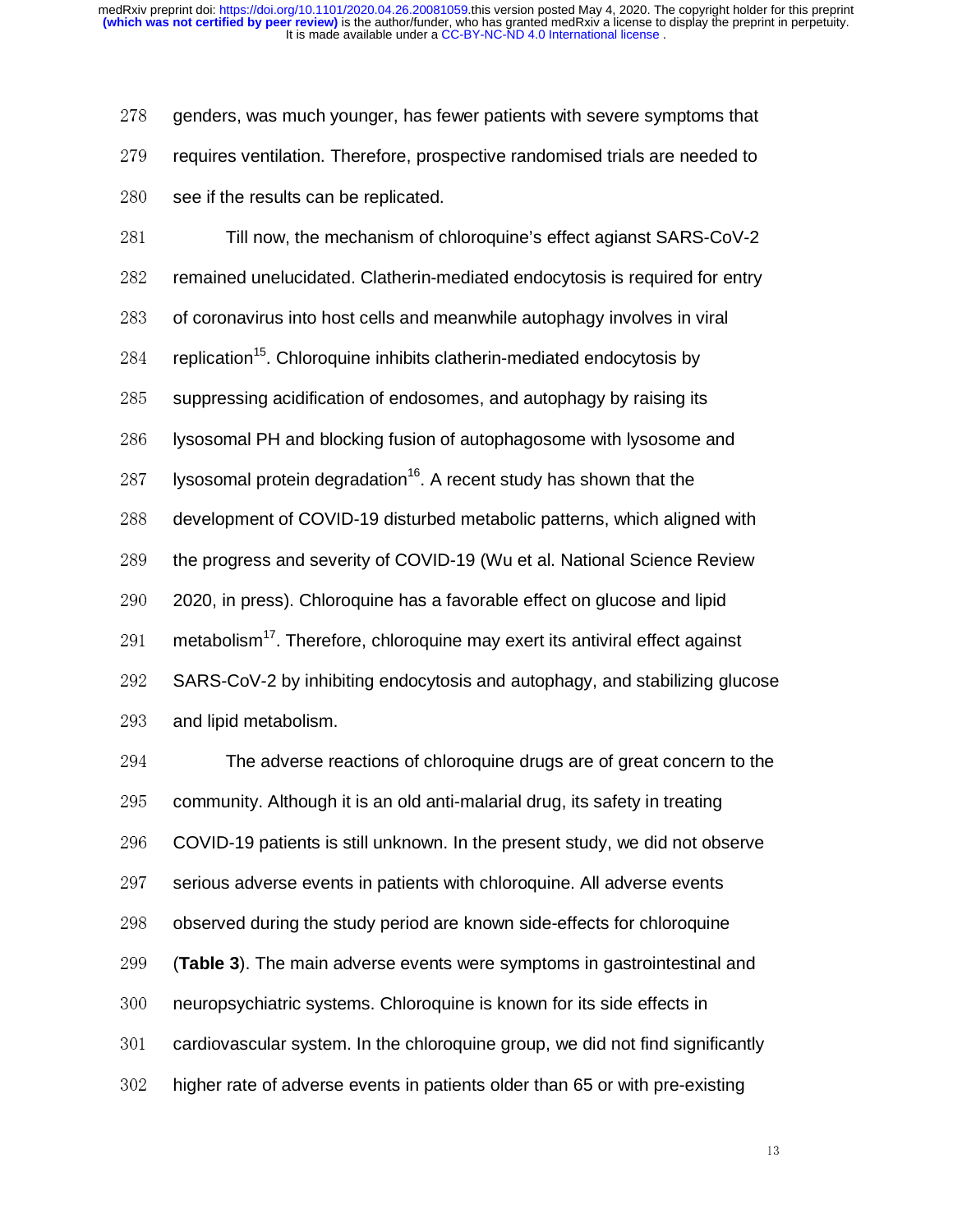| 303 | conditions (Supplement Table 5). Adverse event appeared in 1 out of 29                     |
|-----|--------------------------------------------------------------------------------------------|
| 304 | patients (3.5%) with half dose while in 52 out 168 patients (31.0%) with full              |
| 305 | dose, indicating that the half dose group has lower adverse event rate                     |
| 306 | (absolute rate difference -27.5; 95% CI -45.0 to -19.2). Although previous                 |
| 307 | studies suggested that chloroquine may have cumulative effect <sup>11,18,19</sup> , we did |
| 308 | not observe cumulative effects among 50 patients from SYSU5 by monitoring                  |
| 309 | the serum concentration of chloroquine for up to 28 days after treatment                   |
| 310 | completion. Future studies are needed to determine the optimal dosing for                  |
| 311 | treating COVID-19 and the cumulative effect of chloroquine in tissues and                  |
| 312 | organs. Severe cases are underrepresented in the present study, and thus                   |
| 313 | should be focused in the future studies to evaluate the efficacy and safety                |
| 314 | profile in this population. In addition, it will be important to study the                 |
| 315 | prophylaxical use of chloroquine in areas with high rate of COVID-19 or in                 |
| 316 | health professionals working with COVID-19 patients.                                       |
| 317 | In conclusion, our preliminary evidence showed that chloroquine has the                    |
| 318 | potential to shorten the time to SARS-CoV-2 viral suppression and duration of              |
| 319 | fever, even with reduced dose. Further randomised studies are needed to                    |
| 320 | determine the optimal dose, to assess its benefit for both severe cases and to             |
| 321 | assess its benefit in settings other than secondary care. Considering that                 |
| 322 | there is no better option at present, chloroquine could be a viable option to              |
| 323 | combat the coronavirus pandemic under proper management.                                   |
| 324 |                                                                                            |
| 325 | <b>METHODS</b>                                                                             |

### **Study Design and participants**

327 This study was a multicenter prospective observational study 328 conducted from February 7 through March 8, 2020 at 11 hospitals in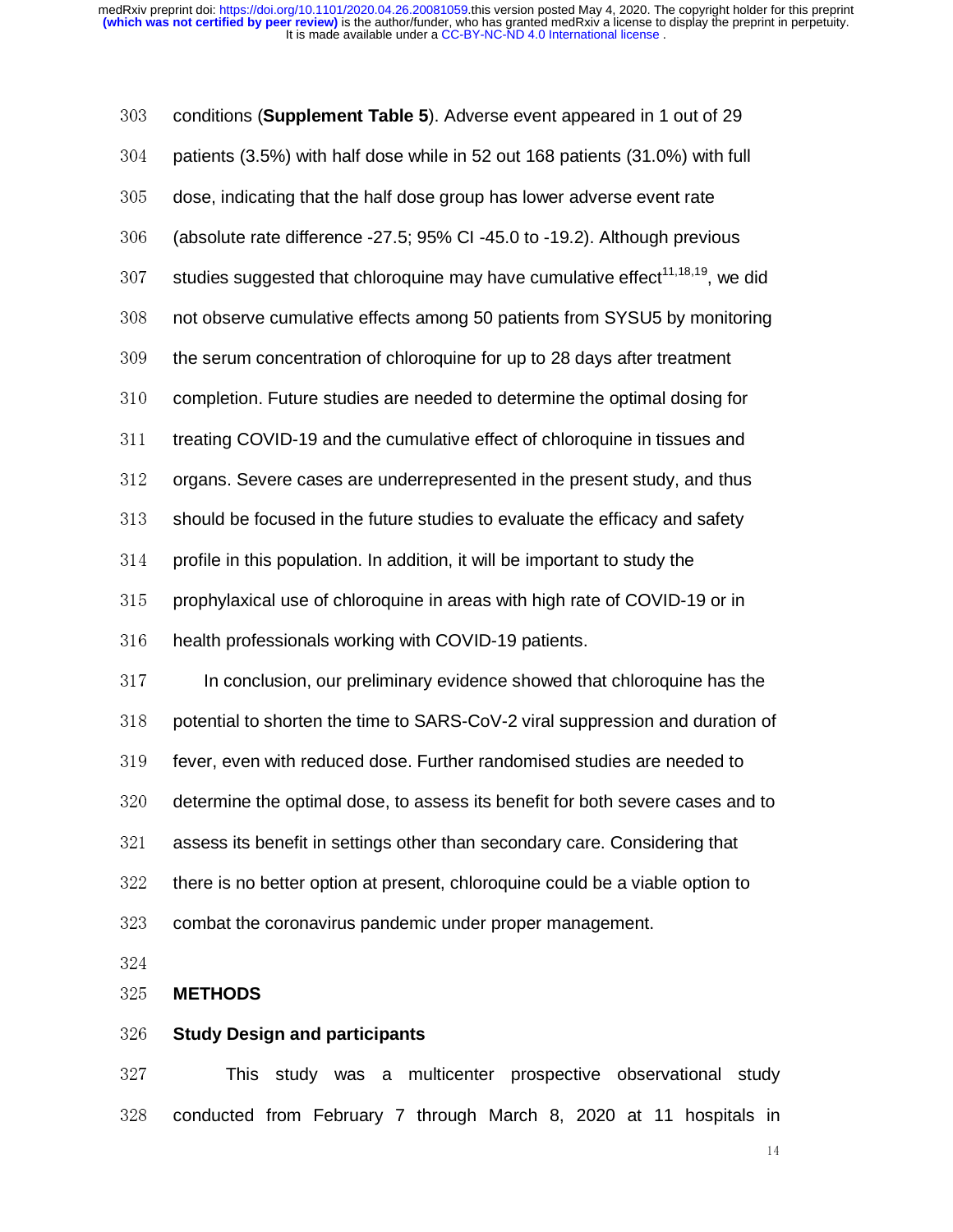329 Guangdong Province and 1 mobile cabin hospital in Wuhan, Hubei Province, 330 China. The study protocol was approved by the ethics committee of Fifth 331 Affiliated Hospital of Sun Yat-sen University (SYSU5), located in Zhuhai, <sup>332</sup>Guangdong Province, and registered at Chinese Clinical Trial Registry <sup>333</sup>(ChiCTR2000029609). We did this study in accordance with the principles of 334 the Declaration of Helsinki and Good Clinical Practice. Written informed 335 consent was obtained from all patients or their legal guardians. During the 336 study period, each hospital had various choices of antiviral regimen, and the 337 sample size of Lopinavir/Ritonavir (the historical control group in the original 338 protocol) for single-use were underpowered. Thus, we updated the inclusion 339 criteria of the historical control group as patients receiving non-chloroquine 340 treatment.

341 Eligible patients were aged 18 years or older with confirmed SARS-342 CoV-2 infection, tested by the local Center for Disease Control (CDC) or by a 343 designated diagnostic laboratory, using reverse-transcriptase-polymerase-344 chain-reaction (RT-PCR) assay (Shanghai ZJ Bio-Tech Co Ltd) for SARS-345 CoV-2 in a respiratory tract sample. Patients were ineligible if he/she met any 346 of the following criteria: pregnant women, with known allergies to 4-347 aminoquinoline compounds, blood system diseases, chronic liver or kidney 348 diseases in end-stage, arrhythmia or second/third degree heart block, with 349 known to have retinopathy, hypoacusis or hearing loss, mental disease, 350 glucose-6-phosphate dehydrogenase (G6PD) deficiency, had received 351 digitalis drugs within the 7 days preceding enrollment, or is classified as 352 critical case according to China's Novel Coronavirus Pneumonia Diagnosis 353 and Treatment Plan  $(4<sup>th</sup>$  Edition). Enrolled patients received 500mg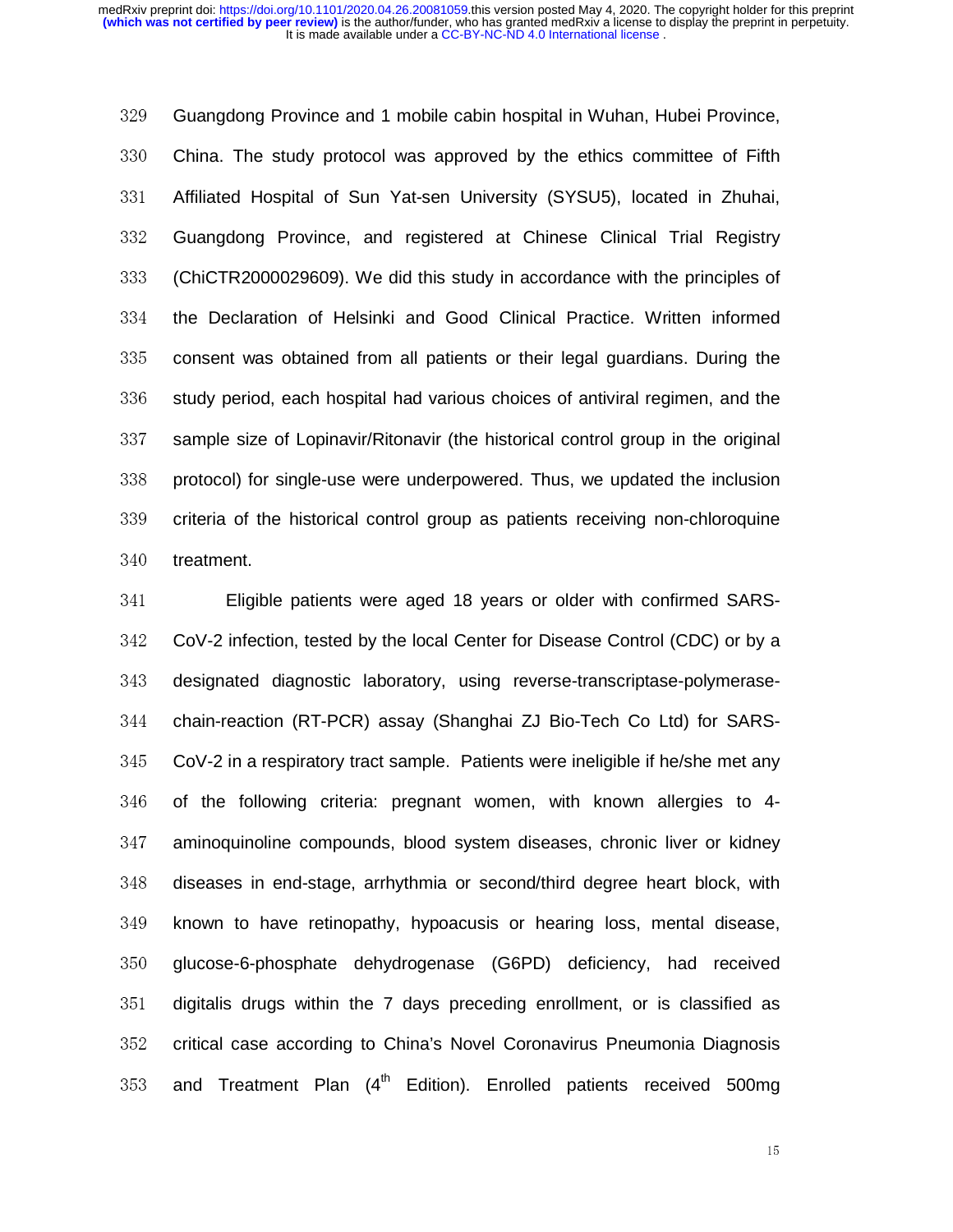354 chloroquine Phosphate (equivalent of 300 mg chloroquine base, Shanghai 355 Xinyi Pharmaceutical Co., Ltd) orally, once/twice-daily with no other antiviral 356 therapies. The criteria of stopping chloroquine was defined as undetectable 357 viral RNA for two consecutive respiratory tract samples. The duration of <sup>358</sup>medication in chloroquine group is no more than 10 days. Patients in the <sup>359</sup>historical control group were treated according to China's Novel Coronavirus 360 Pneumonia Diagnosis and Treatment Plan (details described in <sup>361</sup>**Supplemental Table 6**).

362

### <sup>363</sup>**Outcome and measurements**

364 The primary outcome is the time from treatment initiation to <sup>365</sup>undetectable viral RNA for two consecutive respiratory tract samples. The 366 secondary outcomes include the proportion of patients with undetectable viral 367 RNA by day 10 and 14, duration of fevers, time in hospital, and adverse <sup>368</sup>events. The detailed definition of outcomes is described in **Supplementary**  <sup>369</sup>**Methods**. Respiratory tract sample was collected from patients daily 370 to conduct RT-PCR assay for SARS-CoV-2 infection. The epidemiological 371 characteristics, clinical symptoms and signs, adverse reactions/events were 372 collected with data collection forms. The outcomes, clinical characteristics, <sup>373</sup>laboratory findings, chest computed tomographic (CT) scans were recorded 374 on case record forms and then double-entered into an electronic database 375 and validated by trial staff. After hospital discharge, patients were followed up 376 once weekly. Patients with "re-positive" viral RNA detection within one week 377 after hospital discharge are defined as having either 2 consecutive RT-PCR 378 positive result from either respiratory tract sample or fecal specimen. In the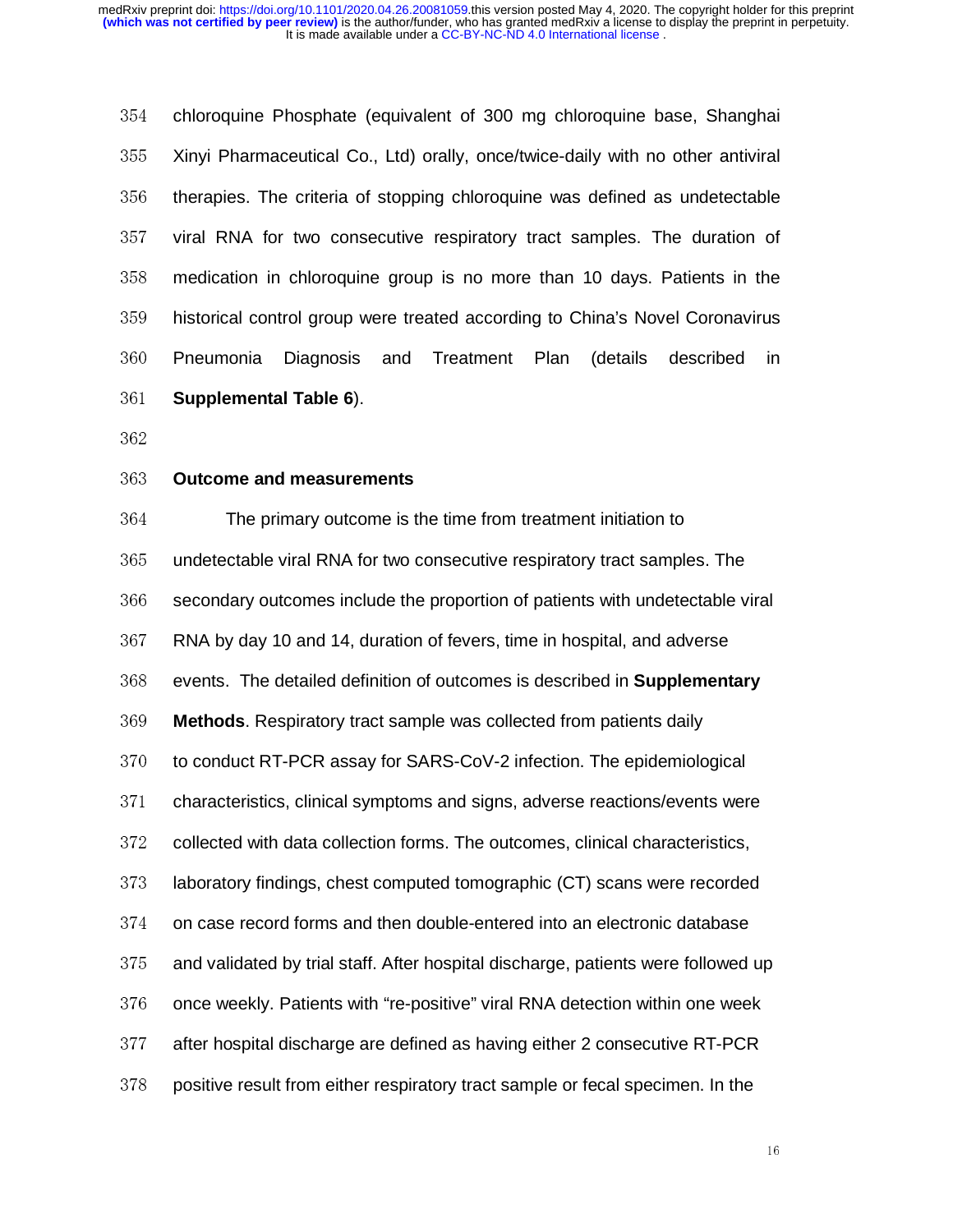379 subgroup of patients in SYSU5, all CT images were reviewed by two

- 380 fellowship-trained cardio-thoracic radiologists by using a viewing console.
- 381 Images were reviewed independently, and final decisions were reached by
- $382$  consensus  $9$ .
- 383 To fully assess the safety of chloroquine, we monitor the serum
- $384$  concentration of chloroquine at the day 1, 3, 5, 7, 10 during drug
- 385 administration and day 1 to 7, and day 14, day 21 after treatment completion
- $386$  in a subgroup of samples enrolled from SYSU5 (N=50). Details about the
- 387 measurement of serum concentration of chloroquine are described in

### <sup>388</sup>**Supplemental Methods**.

### <sup>389</sup>**Statistical Analysis**

- 390 The original plan was to compare the efficacy between three groups,
- 391 chloroquine only, Lopinavir/Ritonavir only, and chloroquine plus
- 392 Lopinavor/Ritonavir. At the beginning of the outbreak, different therapies were
- 393 proposed and tested for the treatment of COVID-19. Therefore, it is
- 394 challenging to find sufficient patients with unified treatment across all centers.
- 395 The epidemic in Guangdong had been brought under control rapidly during
- 396 the study making it difficult to recruit patients as planned. The history of
- 397 changes to the protocol is listed in **Supplemental Table 7**. Thus, a decision
- <sup>398</sup>was made to focus on recruiting chloroquine only and compare the efficacy
- 399 with historical controls. The current sample size was based on feasibility
- 400 within the fixed trial recruitment window and was felt would provide sufficient
- 401 precision for the estimation of plausible effects. With right-censoring in time-
- 402 to-event variables, generalized Wilcoxon test was used to compare the
- 403 difference in medians and the 95% confidence intervals were calculated by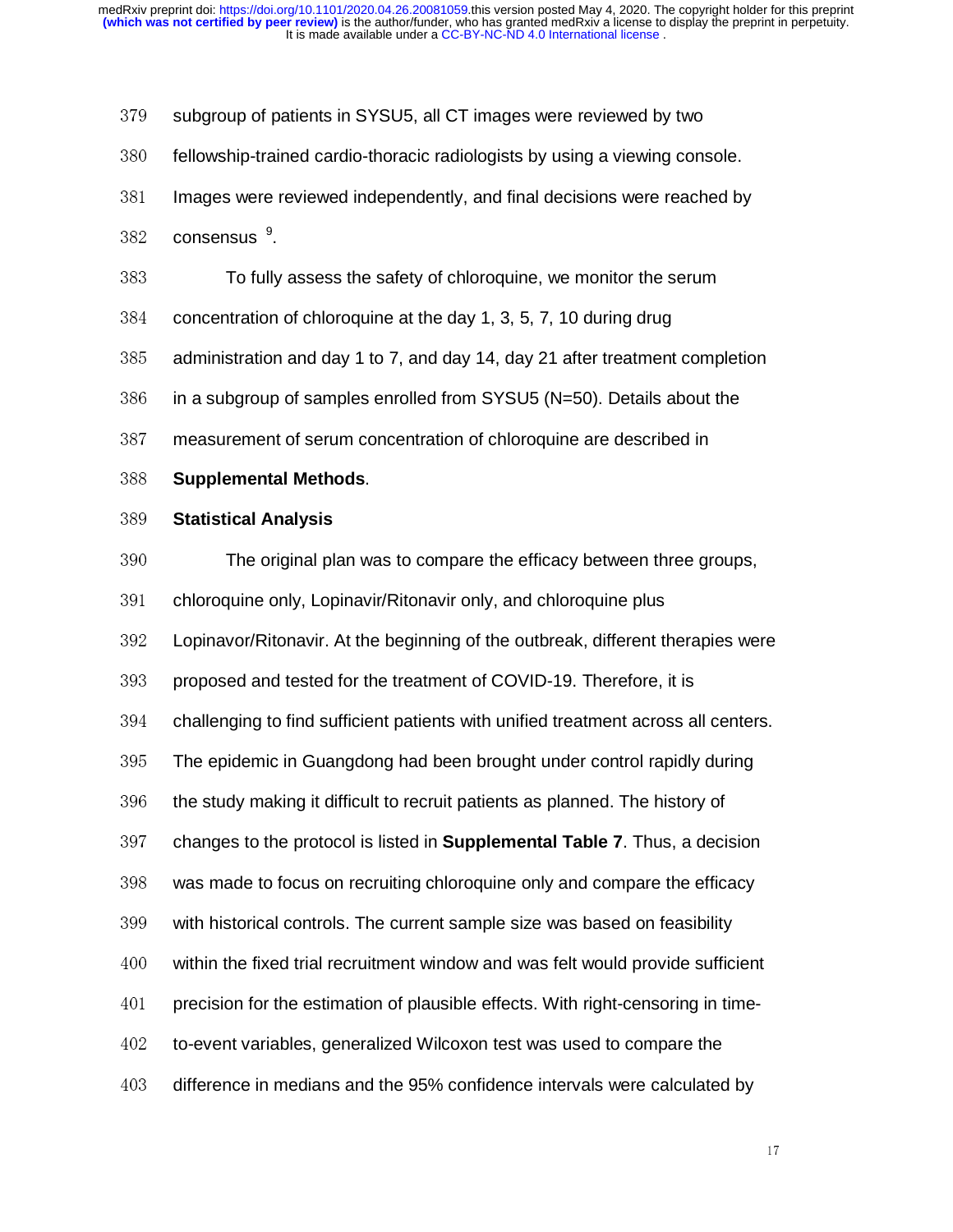| 404 | bootstrapping <sup>20</sup> . For binary outcomes, Wilson test was implemented to      |
|-----|----------------------------------------------------------------------------------------|
| 405 | calculate the difference in proportions and 95% confidence intervals. As this          |
| 406 | was an observational study, imbalance in the baseline characteristics of the           |
| 407 | two groups was expected. To adjust for this imbalance, we performed post               |
| 408 | hoc analyses within various subgroups by two dosage options, by clinical               |
| 409 | manifestation, by the interaction of province and the interval time between            |
| 410 | symptom onset and treatment initiation ( $\leq$ 3 days; 3~7 days; 7~14 days; > 14      |
| 411 | days), and by center. For all comparative analyses, $P < 0.05$ was considered          |
| 412 | statistically significant. No allowance for multiplicity. All P values are two tailed. |
| 413 | All statistical analyses were performed in R, version 3.6.1 (R Foundation for          |
| 414 | Statistical Computing) <sup>21</sup> .                                                 |
| 415 | Role of the funding source                                                             |
| 416 | The sponsor of the study had no role in study design, data collection, data            |
| 417 | analysis, data interpretation, or writing of the report. The corresponding author      |
|     |                                                                                        |

- 418 had full access to all the data and had final responsibility for the decision to
- 419 submit for publication.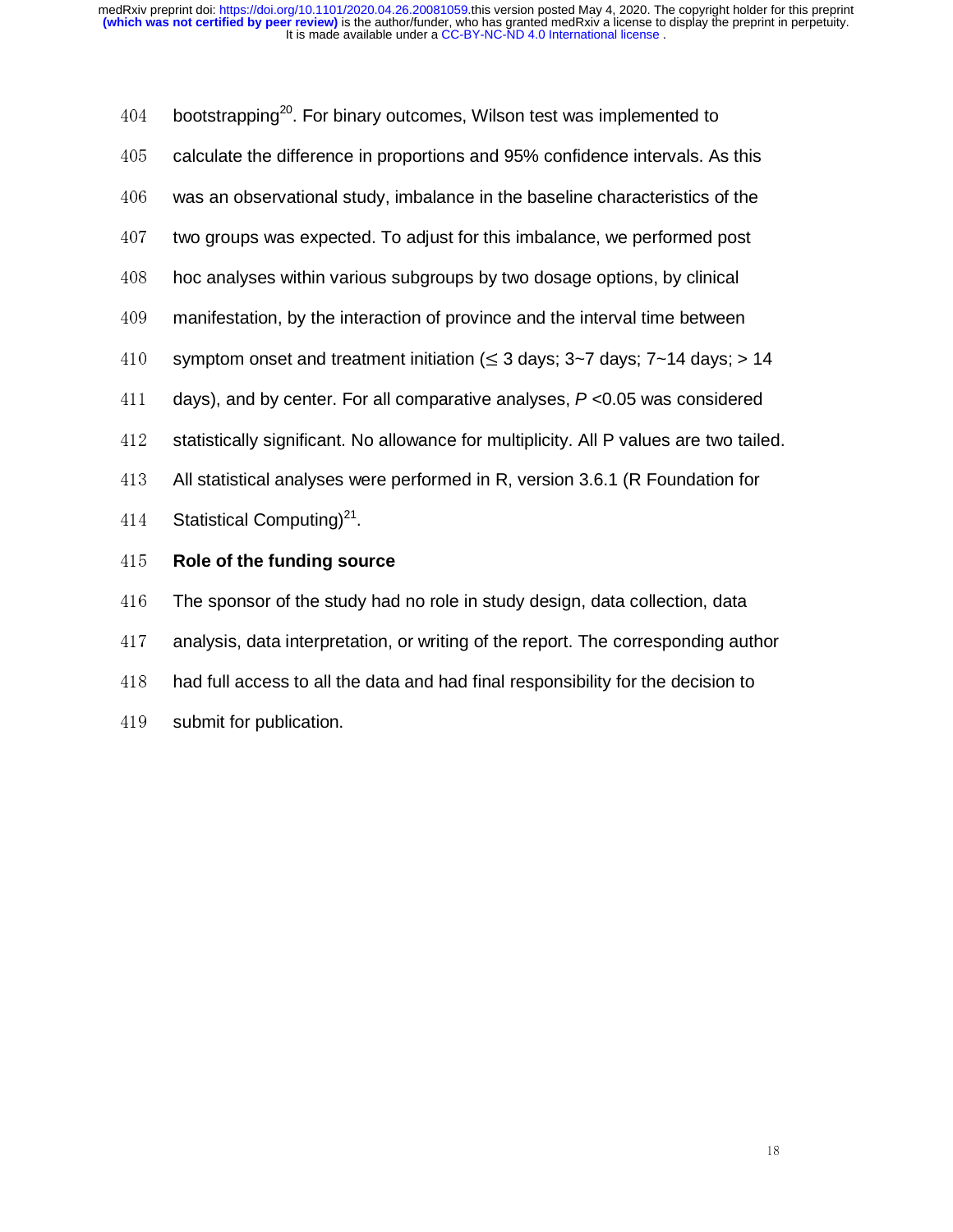### <sup>420</sup>**Contributors**

- S.H, N.Z, S.J. J.X. L.T and D.P. had the idea for and designed the study and had full<br>422 access to all data in the study and take responsibility for the integrity of the data and access to all data in the study and take responsibility for the integrity of the data and<br>423 the accuracy of the data analysis. M.L. F.X. Y.L., M.H. J.L. P.P and T.T contributed the accuracy of the data analysis. M.L, F.X, Y.L., M.H, J.L, P.P and T.T contributed<br>424 to writing of the report. M.L. F.X. M.H. Y.L., J.L and P.P contributed to critical to writing of the report. M.L, F.X, M.H, Y.L., J.L and P.P contributed to critical<br>425 revision of the report. M.L contributed to the statistical analysis. All authors revision of the report. M.L contributed to the statistical analysis. All authors<br>426 contributed to data acquisition. data analysis. or data interpretation. and rev  $426$  contributed to data acquisition, data analysis, or data interpretation, and reviewed<br> $427$  and approved the final version.  $427$  and approved the final version.<br> $428$
- 

### 428 <sup>429</sup>**Declaration of interest**

- 430 All authors declare no competing interests.<br>431
- 

# <sup>432</sup>**Data sharing**

The data that support the findings of this study are available from the corresponding<br>434 author on reasonable request. Participant data without names and identifiers will be author on reasonable request. Participant data without names and identifiers will be<br>435 and available after approval from the corresponding author and Ministry of science made available after approval from the corresponding author and Ministry of science<br>436 and technology and Health Committee in Guangdong province. After publication of and technology and Health Committee in Guangdong province. After publication of 437 study findings, the data will be available for others to request. The research team w 437 study findings, the data will be available for others to request. The research team will<br>438 provide an email address for communication once the data are approved to be provide an email address for communication once the data are approved to be<br>439 Shared with others. The proposal with detailed description of study obiectives a shared with others. The proposal with detailed description of study objectives and<br>440 statistical analysis plan will be needed for evaluation of the reasonability to reques 440 statistical analysis plan will be needed for evaluation of the reasonability to request<br>441 for our data. The corresponding author and Ministry of science and technology and for our data. The corresponding author and Ministry of science and technology and<br>442 Health Committee in Guangdong province will make a decision based on these Health Committee in Guangdong province will make a decision based on these<br>443 materials. Additional materials may also be required during the process. materials. Additional materials may also be required during the process.<br>444

### 445

<sup>445</sup>**Acknowledgements**  We thank all patients who participated in this study and their families. We also thank<br>447 all the health care workers on the front lines of the COVID-19 pandemic. This work all the health care workers on the front lines of the COVID-19 pandemic. This work<br>448 was supported in part by National key Research and Development (R&D plan "publ was supported in part by National key Research and Development (R&D plan "public<br>449 Security risk prevention and control and emergency technical equipment": Novel security risk prevention and control and emergency technical equipment": Novel<br>450 – coronavirus infection pneumonia diagnosis and control key technology research coronavirus infection pneumonia diagnosis and control key technology research<br>451 (2020YFC082400). Guangdong Research and Development (R&D) Program in F 451 (2020YFC082400), Guangdong Research and Development (R&D) Program in Key<br>452 Areas: Guangdong Scientific and Technological Research Special fund for Areas: Guangdong Scientific and Technological Research Special fund for<br>453 Prevention and Treatment of COVID-19. Special fund for emergency resea

Prevention and Treatment of COVID-19, Special fund for emergency research on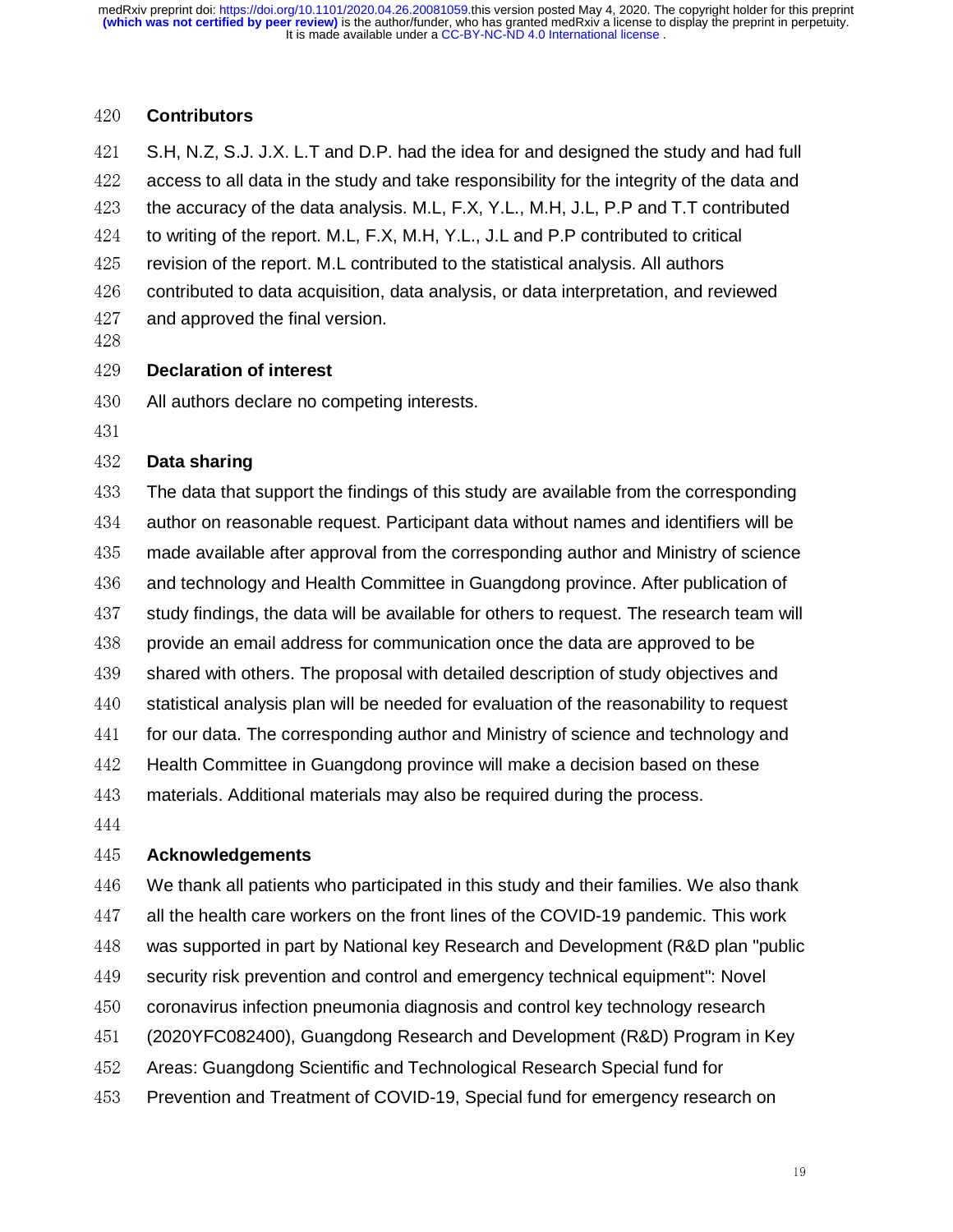- SARS-CoV-2 from the Guangzhou Regenerative Medicine and Health Guangdong<br>455 Laboratory, Cultivation Project of "Three Major Scientific Research Projects" of Sun
- 455 Laboratory, Cultivation Project of "Three Major Scientific Research Projects" of Sun<br>456 Yat-sen University in 2020, Emergency Project of New Coronavirus Prevention and
- 456 Yat-sen University in 2020, Emergency Project of New Coronavirus Prevention and<br>457 Control Science and Technology of Sun Yat-sen University, and Zhuhai 2020 "novel
- 457 Control Science and Technology of Sun Yat-sen University, and Zhuhai 2020 "novel<br>458 coronavirus infection control" emergency technology tackling key issues. We thank
- coronavirus infection control" emergency technology tackling key issues. We thank<br>459 all the participants in this study. We acknowledge all health-care workers who
- all the participants in this study. We acknowledge all health-care workers who<br>460 U provided care for the patients at the 12 hospitals. We thank Jiaxing Taimei Me
- 160 provided care for the patients at the 12 hospitals. We thank Jiaxing Taimei Medical<br>161 Technology Co.. Ltd for Electronic Data Capture service.
- Technology Co., Ltd for Electronic Data Capture service.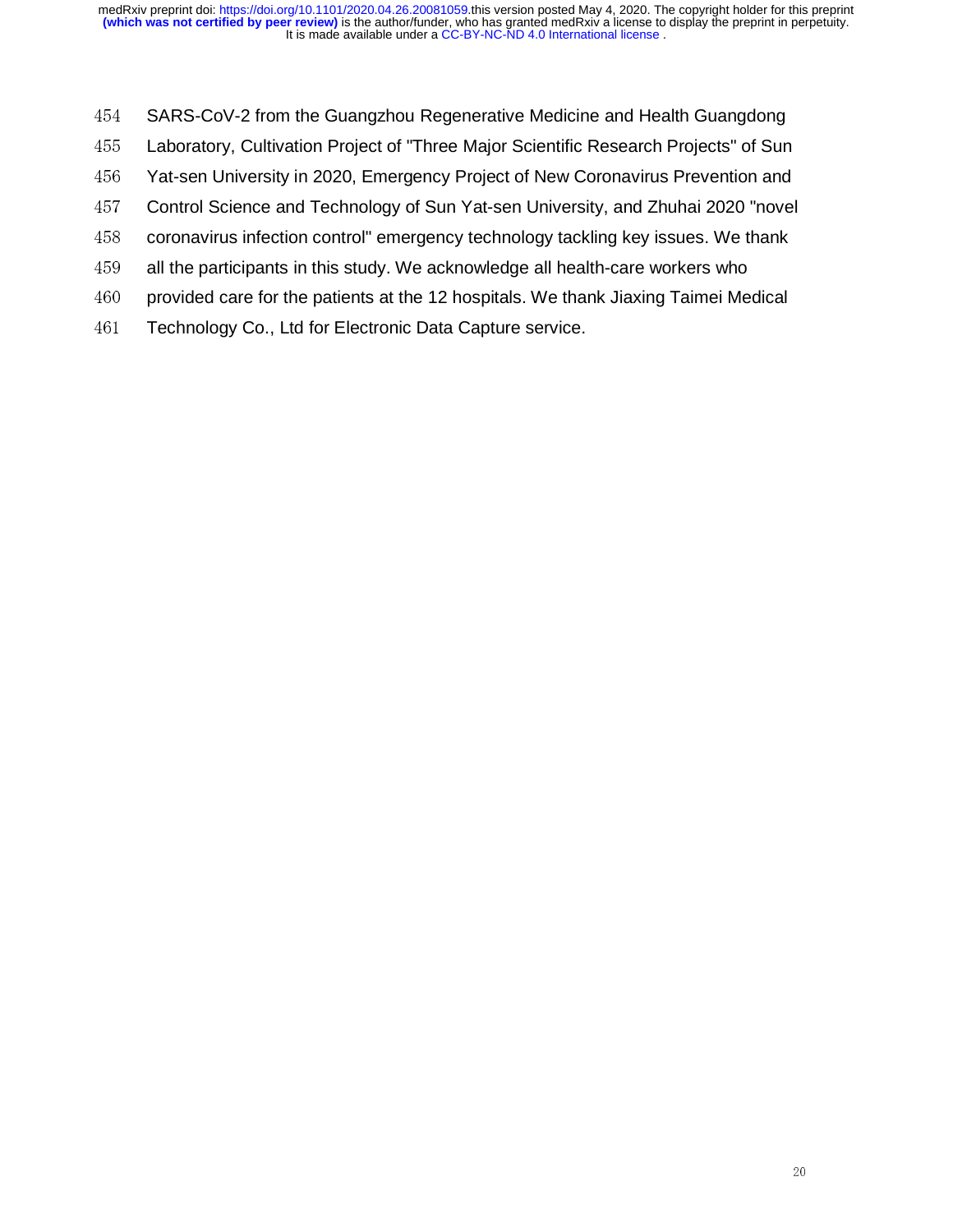It is made available under a [CC-BY-NC-ND 4.0 International license](http://creativecommons.org/licenses/by-nc-nd/4.0/) . **(which was not certified by peer review)** is the author/funder, who has granted medRxiv a license to display the preprint in perpetuity. medRxiv preprint doi: [https://doi.org/10.1101/2020.04.26.20081059.](https://doi.org/10.1101/2020.04.26.20081059)this version posted May 4, 2020. The copyright holder for this preprint

## <sup>462</sup>**Table 1. Baseline characteristics in chloroquine and non-chloroquine among**

### <sup>463</sup>**people with COVID-19.**

|                                                                           | chloroquine<br>$(N=197)$ | Non-chloroquine<br>$(N=176)$ |
|---------------------------------------------------------------------------|--------------------------|------------------------------|
| Guangdong, N (%)                                                          | 118 (60)                 | 96 (54)                      |
| Hubei, N (%)                                                              | 79 (40)                  | 80 (46)                      |
| Age, mean (SD)                                                            | 43.8 (13.1)              | 45.6 (13.5)                  |
| Age $\leq 65$                                                             | 190 (96)                 | 171 (97)                     |
| Age > 65                                                                  | 7(4)                     | 5(3)                         |
| Female sex, N (%)                                                         | 101(51)                  | 97 (55)                      |
| Clinical manifestation <sup>†</sup> , N $(\%)$                            |                          |                              |
| Mild                                                                      | 9(5)                     | 5(3)                         |
| Moderate                                                                  | 184 (93)                 | 157 (89)                     |
| Severe                                                                    | 4(2)                     | 14(8)                        |
| Comorbidities, N (%)*                                                     |                          |                              |
| Hypertension                                                              | 13(17)                   | 11(17)                       |
| Type 2 diabetes                                                           | 4(5)                     | 5(8)                         |
| Interval time from symptom onset to<br>treatment initiation, median (IQR) |                          |                              |
| Guangdong                                                                 | 7(3, 10.8)               | 4(2, 7)                      |
| Hubei                                                                     | 19 (17, 24.5)            | 11 (7, 16)                   |
| Body temperature, median (IQR), °C                                        | 36.7 (36.5, 37.0)        | 36.6 (36.4, 37.3)            |
| Pneumonia from chest CT, N $(\%)^{\S}$                                    | 173 (89)                 | 137 (93)                     |

<sup>465</sup> <sup>\*</sup> The number of patients with valid record of comorbidities are 78 in chloroquine<br>466 **aroup and 66 in non-chloroquine group** 

466 group and 66 in non-chloroquine group<br>467 <sup>§</sup> The number of patients with valid reco

 $\frac{\$}{167}$   $\frac{\$}{168}$  The number of patients with valid record of chest CT image are 194 in chloroquine  $\frac{468}{168}$  aroun and 148 in non-chloroquine group

468 group and 148 in non-chloroquine group.<br>469 dinical manifestation type definitions: 1)  $\frac{169}{160}$   $\frac{1}{160}$   $\frac{1}{160}$  manifestation type definitions: 1) Mild, mild clinical symptoms with no signs  $\frac{170}{160}$  of pneumonia on chest radiological imaging: 2) Moderate fever respiratory

470 of pneumonia on chest radiological imaging; 2) Moderate, fever, respiratory<br>471 symptoms, imaging with pneumonia changes; 3) Severe, meet any of the fo

471 symptoms, imaging with pneumonia changes; 3) Severe, meet any of the following<br>472 criteria: shortness of breath, respiratory rate > 30 times per minute, resting stable

472 criteria: shortness of breath, respiratory rate  $> 30$  times per minute, resting stable <br>473 oxygen saturation in fingertip < 93%, oxygenation index < 300, pulmonary imaging

473 oxygen saturation in fingertip < 93%, oxygenation index < 300, pulmonary imaging  $474$  showed that the lesion progressed significantly more than 50% within 24-48 hours

474 showed that the lesion progressed significantly more than 50% within 24-48 hours; 4)<br>475 Critical, if any of the following occurs: respiratory failure requiring mechanical

475 Critical, if any of the following occurs: respiratory failure requiring mechanical<br>476 ventilation: shock. concurrent with other organ failure requires intensive care.

ventilation; shock, concurrent with other organ failure requires intensive care.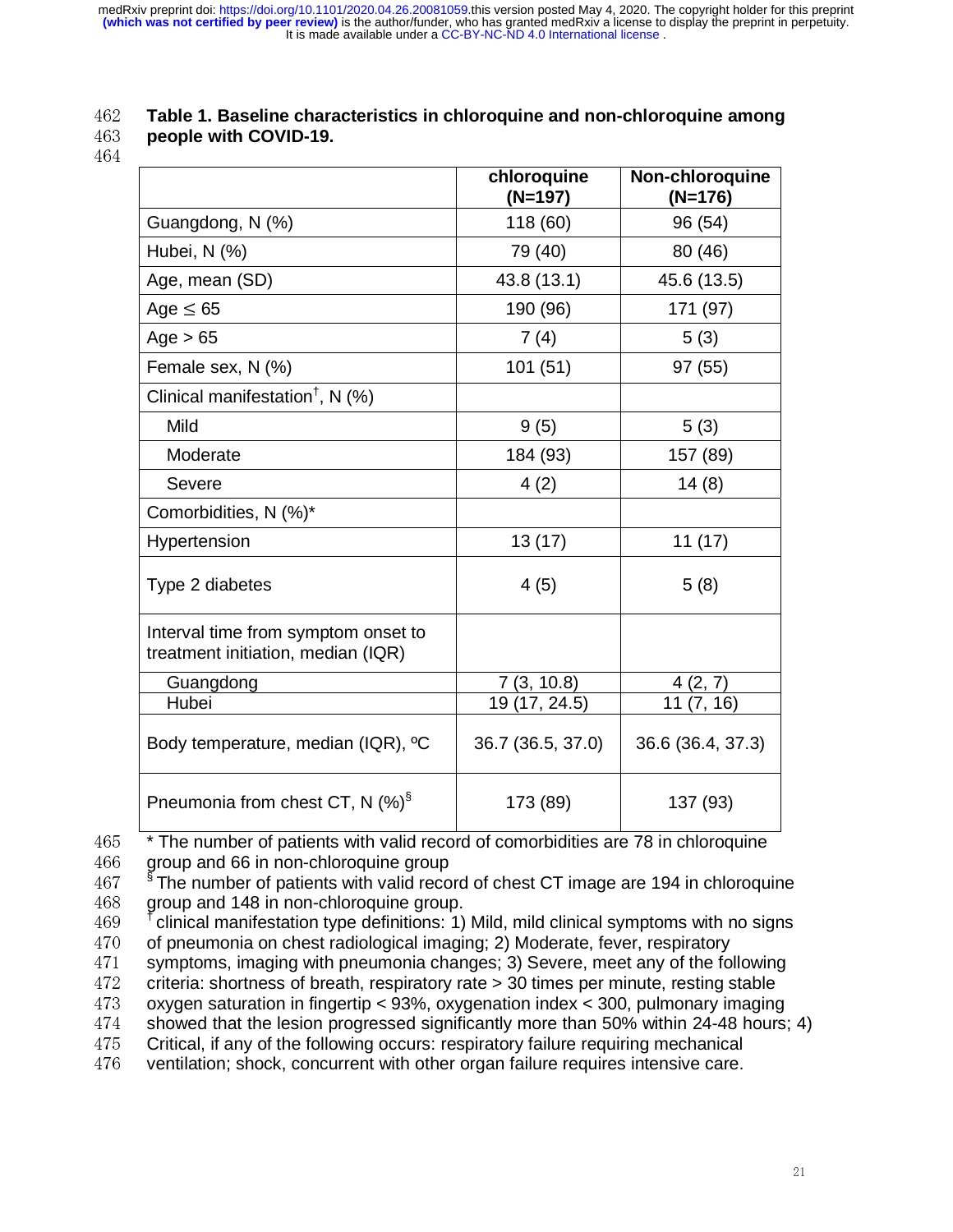## <sup>477</sup>**Table 2. Outcomes in the overall population with confirmed SARS-CoV-2**

## **infection**§ <sup>478</sup>**.**

|                                                                | chloroquine<br>$(N=197)$   | Non-<br>chloroquine<br>$(N=176)$ | <b>Difference</b><br>$(95\% \text{ Cl})^+$ | P value  |
|----------------------------------------------------------------|----------------------------|----------------------------------|--------------------------------------------|----------|
| Time to undetectable<br>viral RNA, median no. of<br>days (IQR) | 3.0<br>(3.0, 5.0)          | 9.0<br>(6.0, 12.0)               | $-6.0$<br>$(-6.0, -4.0)$                   | < 0.0001 |
| Patients with<br>undetectable viral RNA<br>by, $N$ $(\%)$      |                            |                                  |                                            |          |
| Day 10                                                         | 180.0<br>(91.0)            | 101.0<br>(57.0)                  | 34.0<br>(25.6, 42.9)                       | < 0.0001 |
| Day 14                                                         | 189.0<br>(96.0)            | 140.0<br>(80.0)                  | 16.0<br>(9.2, 23.3)                        | < 0.0001 |
| Duration of fever*, no. of<br>days, geometric mean<br>(CV)     | 1.2 <sub>1</sub><br>(53.5) | 1.9<br>(110.0)                   | 0.6<br>(0.5, 0.8)                          | 0.0029   |
| Length of hospital stay,<br>median no. of days<br>( IQR)       | 19.0<br>(16.0, 23.0)       | 20.0<br>(15.8, 24.0)             | $-1.0$<br>$(-3.0, 0.0)$                    | 0.25     |

480 Abbreviations: CI, confidence interval; IQR, inter-quartile range; CV, coefficient of variation.

481 variation.<br>482  $\frac{1}{2}$  Definitio

 $\frac{\$}{182}$   $\frac{\$}{195\%}$  CL for continuous variables are calculated by bootstrapped in Supplemental Methods.

 $^{+1}_{-1}$ 95% CI for continuous variables are calculated by bootstrapping. 95% CI for binary<br>484 – variables are calculated with Wilson method. The difference for duration of fever is

variables are calculated with Wilson method. The difference for duration of fever is<br>485 aeometric mean ratio of chloroquine group to non-chloroquine group. The

geometric mean ratio of chloroquine group to non-chloroquine group. The 486 differences for all other variables are the absolute difference between chlo

differences for all other variables are the absolute difference between chloroquine<br>487 aroup and non-chloroquine group.

487 group and non-chloroquine group.<br>488 \* The number of patients had at lea

<sup>488</sup> \* The number of patients had at least one day of fever is 42 and 51 in the chloroquine and non-chloroquine group respectively.

chloroquine and non-chloroquine group respectively.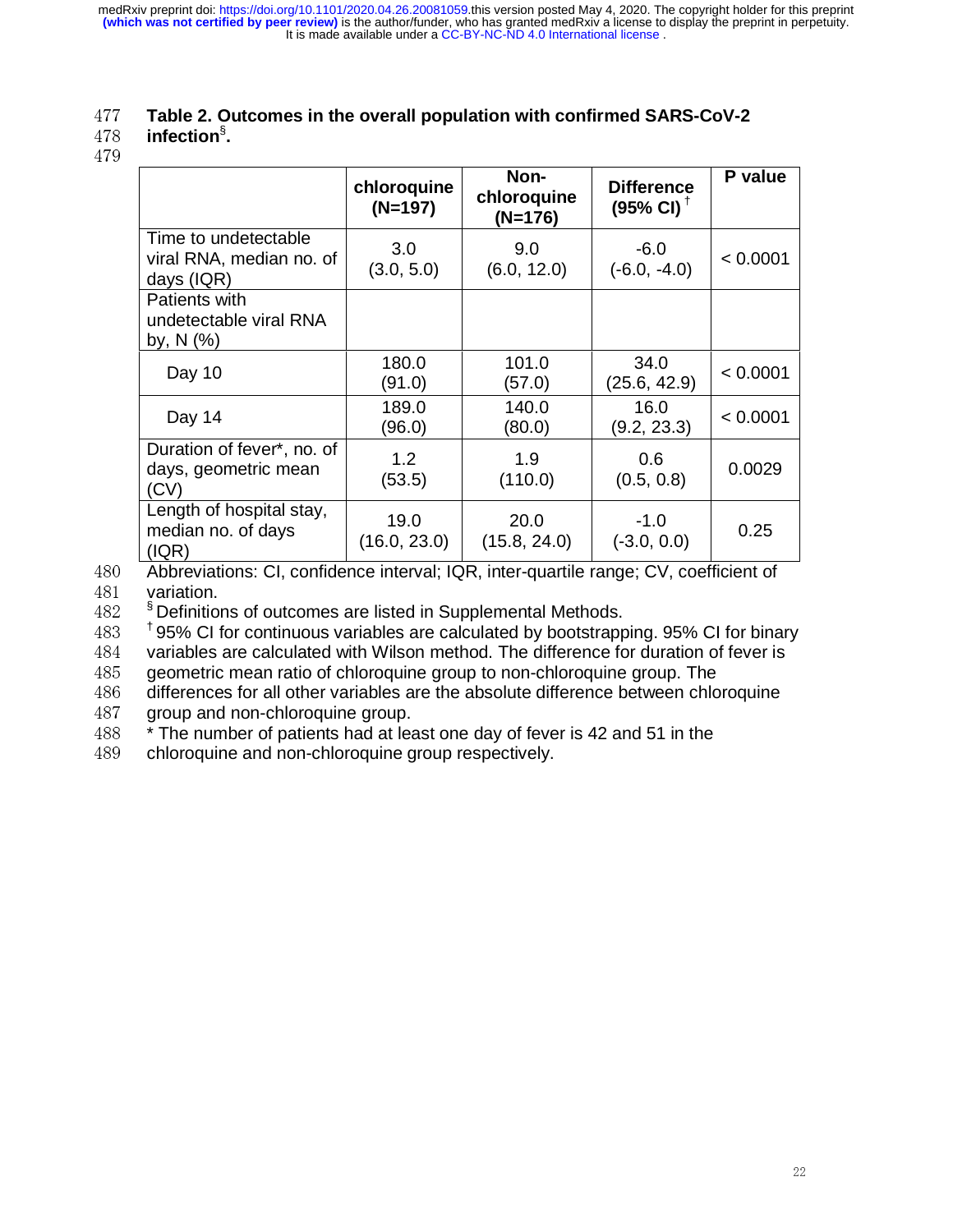# **490 Table 3. Summary of adverse events<sup>§</sup>.** 491

| Event, $N$ (%)             | chloroquine<br>$(N=197)$ | Non-chloroquine<br>$(N=176)$ |
|----------------------------|--------------------------|------------------------------|
| Any adverse event          | 53 (26.9)                | 57 (32.4)                    |
| Gastrointestinal           |                          |                              |
| Vomiting                   | 9(4.6)                   | 2(1.1)                       |
| Abdominal distension       | 2(1.0)                   | 1(0.6)                       |
| Abdominal pain             | 2(1.0)                   | 2(1.1)                       |
| Nausea                     | 18 (9.1)                 | 7(4.0)                       |
| Diarrhea                   | 6(3.0)                   | 11(6.3)                      |
| Decreased appetite         | 7(3.6)                   | 0(0)                         |
| <b>Thisrt</b>              | 4(2.0)                   | 0(0)                         |
| Acid reflux                | 1(0.5)                   | 0(0)                         |
| <b>Belching</b>            | 1(0.5)                   | 0(0)                         |
| Neurological               |                          |                              |
| <b>Dizziness</b>           | 20(10.2)                 | 4(2.3)                       |
| Headache                   | 3(1.5)                   | 3(1.7)                       |
| Sleep disorder             | 10(5.1)                  | 1(0.6)                       |
| Psychological              |                          |                              |
| Anxiety                    | 6(3.0)                   | 0(0)                         |
| Depression                 | 1(0.5)                   | 0(0)                         |
| <b>Delirious</b>           | 1(0.5)                   | 1(0.6)                       |
| Dysphoria                  | 1(0.5)                   | 0(0)                         |
| <b>Emotional Unstable</b>  | 1(0.5)                   | 0(0)                         |
| Cardiovascular             |                          |                              |
| Pain under xiphoid         | 1(0.5)                   | 0(0)                         |
| Chest tightness            | 2(1.0)                   | 6(3.4)                       |
| Ventricular premature beat | 0(0)                     | 1(0.6)                       |
| Other                      |                          |                              |
| Hand shaking/numbness      | 2(1.0)                   | 0(0)                         |
| Muscle soreness            | 0(0)                     | 4(2.3)                       |
| <b>Blurred vision</b>      | 3(1.5)                   | 0(0)                         |
| Rash                       | 1(0.5)                   | 0(0)                         |
| Weight loss                | 1(0.5)                   | 0(0)                         |
| Fatigue / Weakness         | 2(1.0)                   | 1(0.6)                       |
| Shortness of breath        | 1(0.5)                   | 3(1.7)                       |
| Unsteady gait              | 1(0.5)                   | 0(0)                         |

 $\frac{192}{8}$  Adverse events that occurred in more than 1 patient after treatment initiation during<br>493 study period are shown. Some patients had more than one adverse event

493 study period are shown. Some patients had more than one adverse event.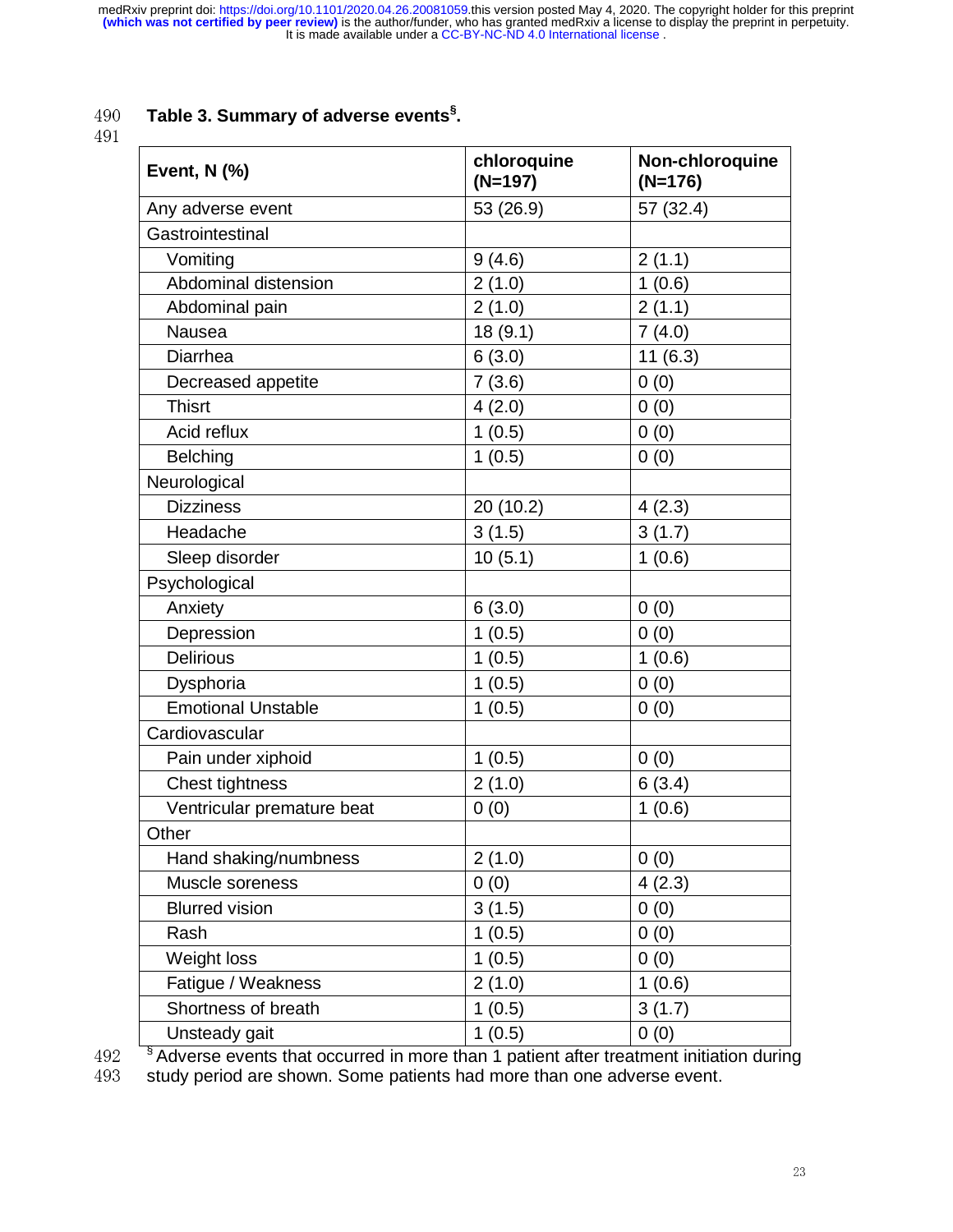### <sup>494</sup>**Figure 1. Study flowchart.**

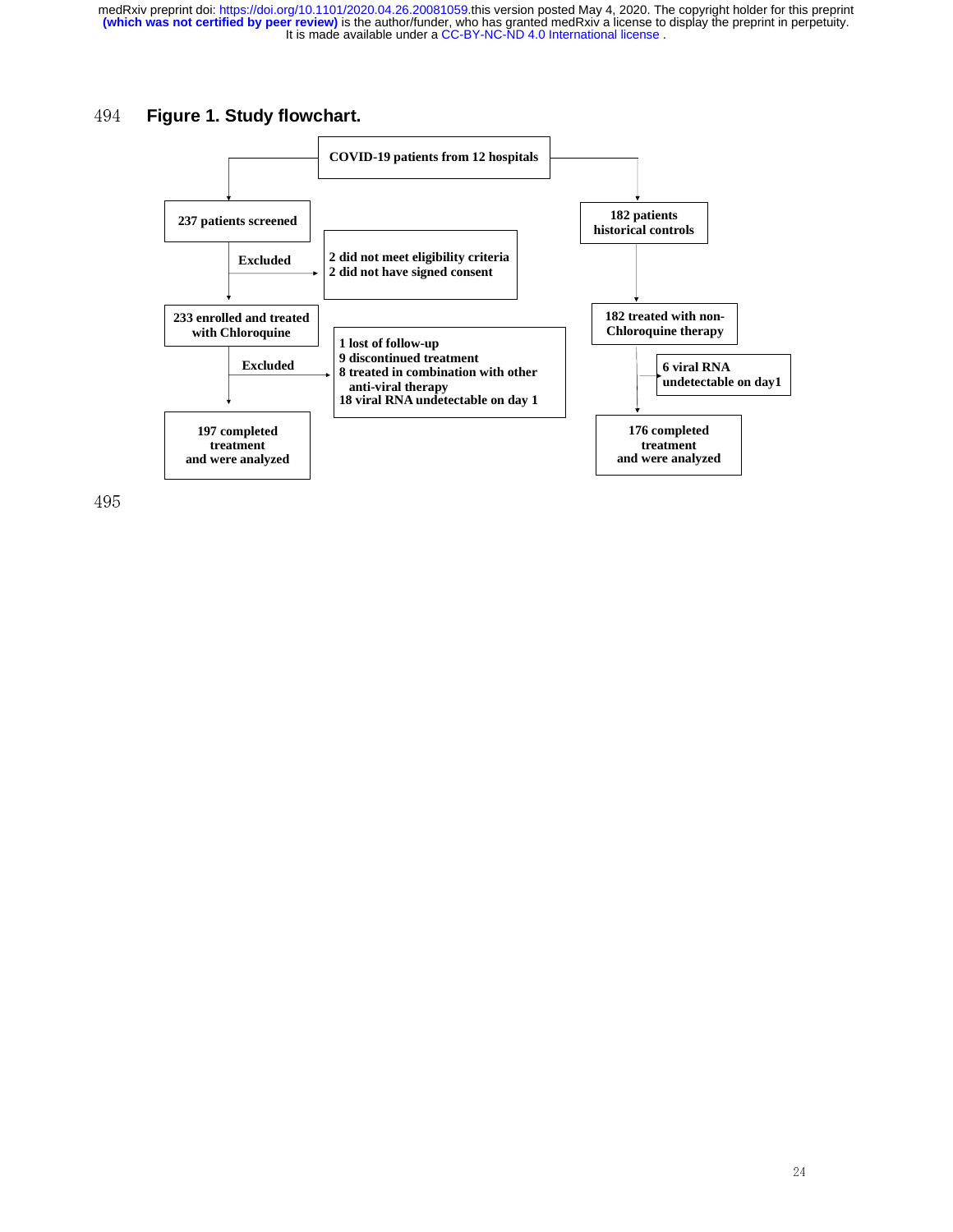# <sup>496</sup>**Figure 2. Kaplan-Meier curve for time to undetectable viral RNA comparing**

### <sup>497</sup>**treatment groups.**

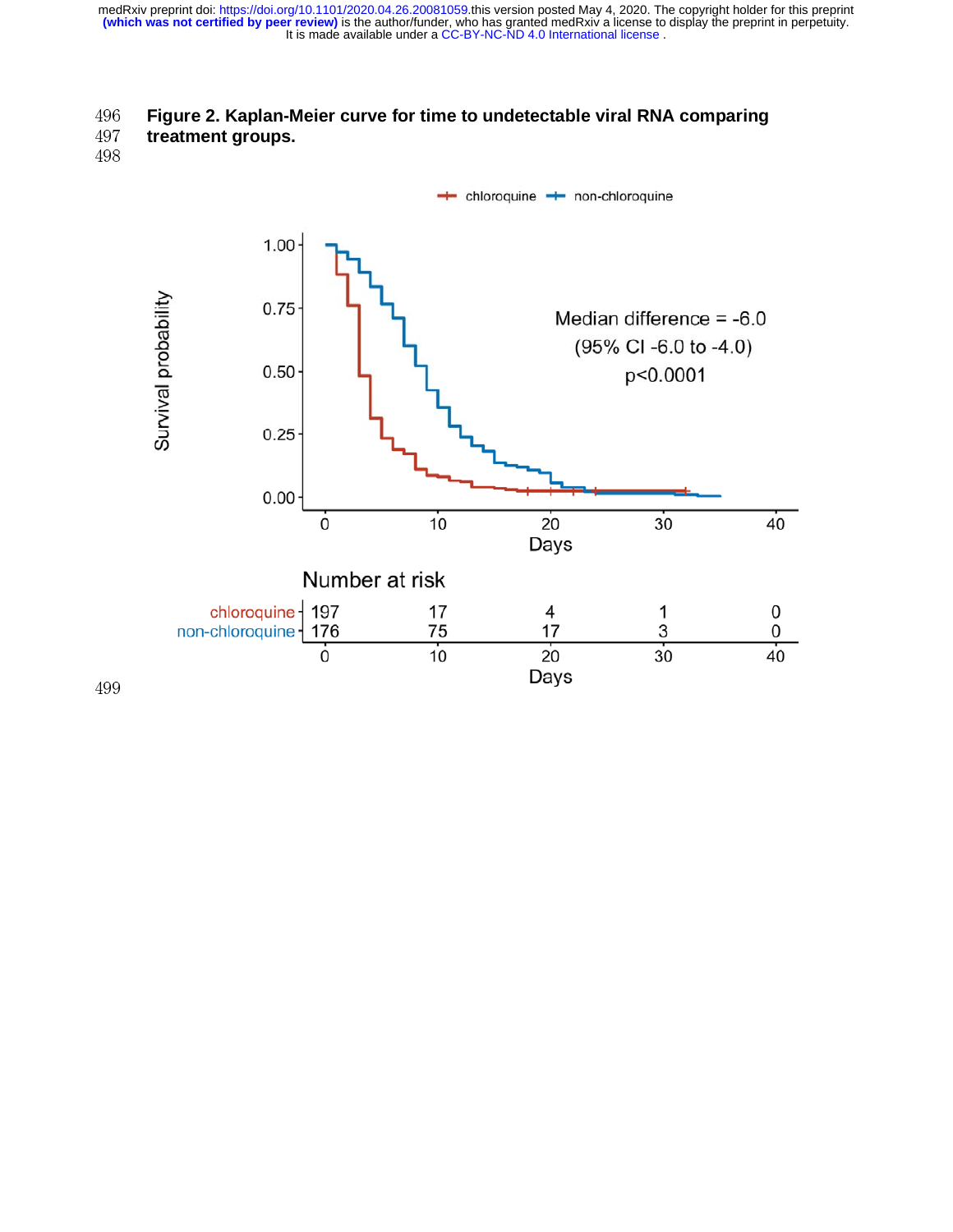| <b>Stratum</b>                        | chloroquine              |     | non-chloroquine   |     |                                          | <b>Difference</b>          |
|---------------------------------------|--------------------------|-----|-------------------|-----|------------------------------------------|----------------------------|
| <b>Dosing</b>                         | median(IQR)              | N   | median(IQR)       | N   |                                          | $(95\%CI)$                 |
| full dose                             | 4.0(2.0, 8.0)            | 89  | 9.0(5.8, 14.0)    | 96  | $\overline{\phantom{a}}$                 | $-5.0$ ( $-7.0$ , $-3.5$ ) |
| half dose                             | 5.0(2.0, 8.0)            | 29  | 9.0(5.8, 14.0)    | 96  |                                          | $-4.0$ $(-8.0, -2.0)$      |
| <b>Clinical Manifestation</b>         |                          |     |                   |     |                                          |                            |
| Mild                                  | 4.0(3.0, 5.0)            | 9   | 9.0(7.0, 12.0)    | 5   |                                          | $-5.0$ ( $-9.0$ , $-2.0$ ) |
| Moderate                              | 3.0(3.0, 5.0)            | 184 | 8.0 (6.0, 12.0)   | 158 | HН                                       | $-5.0$ ( $-6.0, -4.0$ )    |
| Severe<br><b>Province * Time from</b> | 7.0(4.5, 10.0)           | 4   | 10.5 (9.0, 14.0)  | 114 |                                          | $-3.5$ ( $-9.5$ , 2.5)     |
| onset to treatment initiation         |                          |     |                   |     |                                          |                            |
| $GD \leq 3$                           | 4.5(2.0, 7.3)            | 32  | 11.0 (7.0, 15.0)  | 37  |                                          | $-6.5$ ( $-9.5$ , $-3.5$ ) |
| GD 3-7                                | 5.0(2.0, 8.0)            | 32  | 9(7.0, 12.0)      | 36  |                                          | $-4.0$ $(-7.0, -1.0)$      |
| GD 7-14                               | 4.0(2.0, 6.0)            | 45  | 7.0(4.3, 11.0)    | 18  |                                          | $-3.0$ ( $-6.0, 0.0$ )     |
| GD > 14                               | 3.0(1.0, 5.0)            | 9   | 4.0(3.0, 31.0)    | 5   |                                          | $-1.0$ ( $-30.0, 4.0$ )    |
| $HB \le 3$                            | $\overline{\phantom{a}}$ | 0   | 11.0 (11.0, 17.8) | 6   |                                          |                            |
| <b>HB 3-7</b>                         | 2.0(2.0, 3.0)            | 3   | 8.5 (6.8, 12.3)   | 16  |                                          | $-6.5$ $(-9.5, -4.0)$      |
| HB 7-14                               | 3.0(3.0, 3.3)            | 8   | 9.0(7.0, 10.5)    | 31  | ╺                                        | $-6.0$ $(-7.0, -4.0)$      |
| HB > 14                               | 3.0(3.0, 4.0)            | 68  | 7.0(4.0, 9.5)     | 27  | $\overline{\phantom{a}}$                 | $-4.0$ ( $-5.0$ , $-2.0$ ) |
| Center                                |                          |     |                   |     |                                          |                            |
| SYSU5                                 | 4.5(2.0, 8.0)            | 50  | 8.0 (4.0, 11.0)   | 21  |                                          | $-3.5$ ( $-6.0, 1.0$ )     |
|                                       |                          |     |                   |     | $-10 - 8 - 6 - 4 - 2 = 0$<br>6<br>2<br>4 |                            |

501 Abbreviations: GD, Guangdong; HB, Hubei.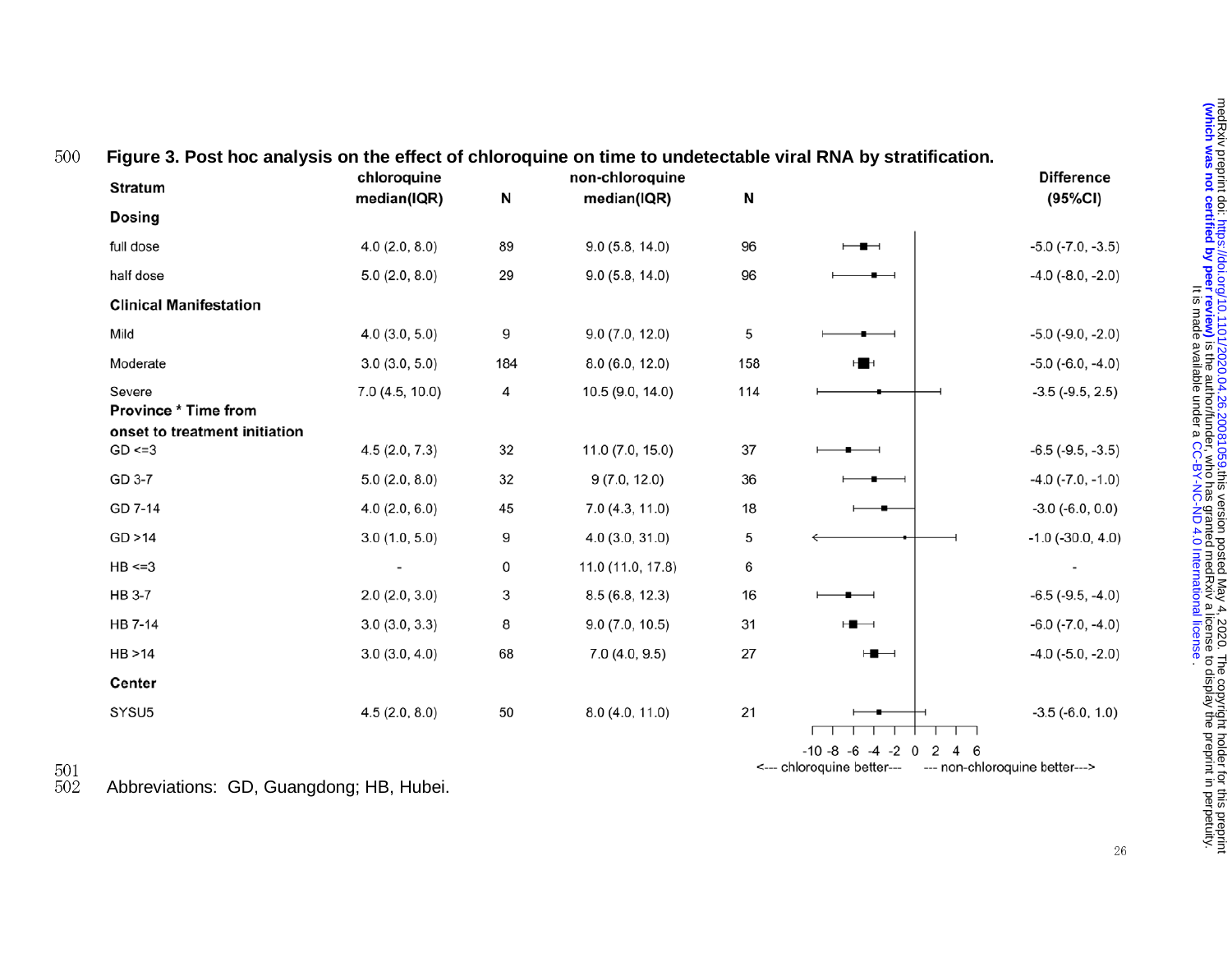503 95% CI are calculated by bootstrapping. The differences for all other variables are the absolute difference between chloroquine 504 group and non-chloroquine group.

27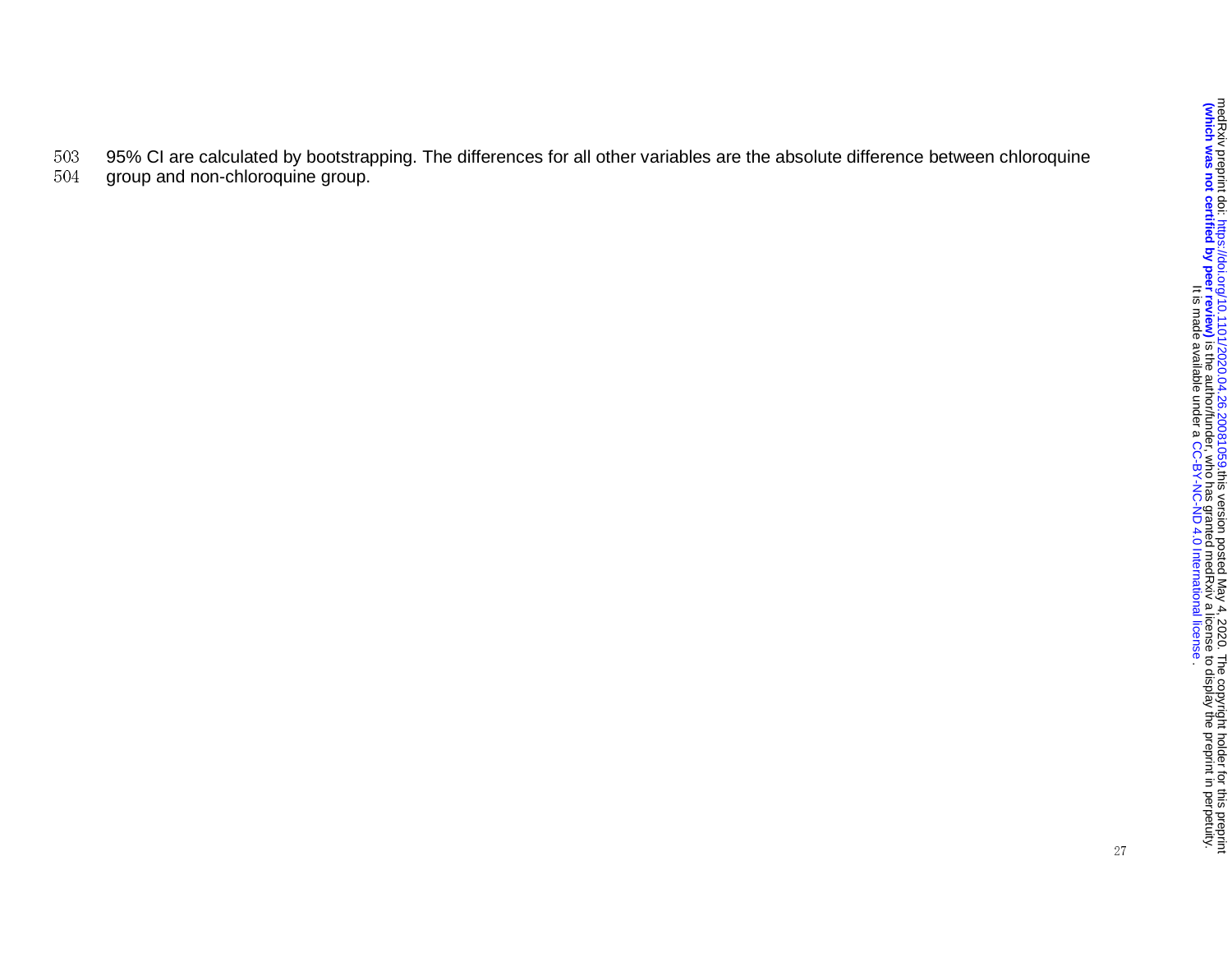It is made available under a [CC-BY-NC-ND 4.0 International license](http://creativecommons.org/licenses/by-nc-nd/4.0/) . **(which was not certified by peer review)** is the author/funder, who has granted medRxiv a license to display the preprint in perpetuity. medRxiv preprint doi: [https://doi.org/10.1101/2020.04.26.20081059.](https://doi.org/10.1101/2020.04.26.20081059)this version posted May 4, 2020. The copyright holder for this preprint

### **References**

 $1<sup>1</sup>$ 

Wuhan, China: The mystery and the miracle *J. Med Virol* 2020; 92(4): 401-2<br>
2. Hui DS, E IA, Madani TA, et al. The continuing 2019-nCoV epidemic threat of<br>
novel coronaviruses to global health - The latest 2019 novel coro volution, colution D. H. Chinyacky and the minder. Collect the mission of the miral of the miral of the miral of the miral of the miral of the miral of the miral of the miral of the miral of the miral of the miral of the m novel coronaviruses to global health - The latest 2019 novel coronavirus outbreak in<br>Wuhan, China. *Int J Infect Dis* 2020, 91-264-6.<br>3. Zhu N, Zhang D. Wang W. et al. A Novel Coronavirus from Patents with<br>2. Zhu N, Zhang Wuhan, China. *Int J Inteet Dis* 2020; 91: 264-6.<br>
2. Zhu N, Zhang D, Wang W, et al. A Novel Coronavirus from Patients with<br>
Pheumonia in China, 2019. *N Engl J Med* 2020; 382(6): 727-33<br>
4. Keyaerts E, Vilgen L, Maes P, N vanial, Omita. *int B infect Dis 2020*; 91: 204-6.<br>
3. Zhu N, Zhang D, Wang W, et al. A Novel<br>
Pneumonia in China, 2019. *N Engl J Med* 2020;<br>
4. Keyaerts E, Vijgen L, Maes P, Neyts J, V<br>
severe active respiratory syndrome Pneumonia in China, 2019. *NEngl J Med 2020*; 382(8): 727-33.<br>
4. Keyaerts E, Vijgen L, Maes P, Neyts J. Van Ranst M. In vitro inhibition of<br>
severe acute respiratory syndrome coronavirus by chioroquine. *Blochem Biophy*<br> All Reynalis and Simuri, 2010. *New Your Simury, 2010*, *Pacifical Hall Interaction and China, 2010, 1127-33.*<br>4. Keyaerts E, Vijgen L, Maes P, Neyts J, Van Ranst M. In the *Res Commun* 2004; 323(1): 264-8.<br>5. Kono M, Tat severe acute respiratory syndrome coronavirus by chloroquine. *Biochem Biophy*<br> *Res Commun* 2004: 323(1): 264-8.<br>
5. Keno M, Tatsumi K, Imai AM, Salto K, Kuriyama T, Shirasawa H, Inhibition<br>
1. Keno M, Tatsumi K, Imai AM, severe acute respiratory syndrome coronavirus by entoregance. *Dobnetin biophys*<br>
Res Commun 2004; 323(1): 264-8.<br>
5. Kono M, Tatsumi K, limai AM, Saito K, Kuriyama T, Shirasawa H, linhibition<br>
human coronavirus 229E infec Res Commun 2004; 020(1): 204-8.<br>
S. Kono M, Tatsumi K, Imai AM<br>
human coronavirus 229E infection in<br>
chloroquine: involvement of p38 MA<br>
6. Wang M, Cao R, Zhang L, et<br>
the recently emerged novel coronav<br>
269-71.<br>
7. Corteg human coronavirus 229E infection in human epitheial iung cells (L132) by<br>chloroquine: involvement of p38 MAPK and ERK. *Antiviral Res* 2008; 77(2): 150-2.<br>
6. Wang M, Cao R, Zhang L, et al. Remdesivir and chloroquine effe chloroquine: involvement of p38 MAPK and ERK. *Antiviral Res* 2008; 77(2)<br>6. Wang M, Cao R, Zhang L, et al. Remdesivir and chloroquine effective<br>the recently emerged novel coronavirus (2019-nCoV) in vitro. *Cell Res* 202<br>2 chloroquine: involvement of particular and ERK. *Fulling*, 1920. The EC incomparation, 1920. The Colling of the recently emerged novel coronavirus (2019-nCoV) in vitro. *Cell Res* 2020; 30(3): 269-71.<br>
The recently emerged the recently emerged novel coronavirus (2019-nCoV) in vitro. *Cell Res* 2020; 30(3):<br>269-71.<br>7. Cortegiani A, Ingoglia G, Ippolito M, Giarratano A, Einav S. A systematic<br>review on the efficacy and safety of chloroquine for the recently emerged novel coronamize (2019-1000) in vitro. Cell Res 2009, the recently emerged novel coronating (219-nCoV) in vitro. Cell Research Covince review on the efficacy and safety of chloroquine for the treatment 7. C<br>
review o<br> *Care* 20:<br>
8. C<br>
When no<br>
January<br>
9. C<br>
Coronav<br>
10. G<br>
following<br>
221-4.<br>
11. K<br>
amodiac<br>
12. D<br>
chloroqu<br>
74.

review on the efficacy and safety of chloroquine for the treatment of COVID-19.<br>Care 2020.<br>8. Cregnization WH. Clinical management of severe acute respiratory infect<br>when novel coronavirus (2019-nCoV) infection is suspecte review and the efficial of Clincial management of severe acute respiratory infection<br>
Care 2020.<br>
8. Organization WH. Clinical management of severe acute respiratory infection<br>
when novel coronavirus (2019-nCoV) infection 8. Orga<br>
8. Orga<br>
when novel<br>
January 202<br>
9. Chur<br>
Coronavirus<br>
10. Gust:<br>
following ma<br>
221-4.<br>
11. Krish<br>
amodiaquin<br>
12. Duch<br>
chloroquine<br>
74. when novel coronavirus (2019-nCoV) infection is suspected: interim guidance, 28<br>January 2020: World Health Organization, 2020.<br>9. Chung M, Bernheim A, Mei X, et al. CT Imaging Features of 2019 Novel<br>Coronavirus (2019-nCoV) when novel coronavirus ( 2019-nCoV) infection is suspected: interim guidance, 28<br>January 2020: World Health Organization, 2020.<br>9. Chung M, Bernheim A, Mei X, et al. CT Imaging Features of 2019 Novel<br>Coronavirus (2019-nCoV 9. Chung M, Bernheim A, Mei X, et al. CT Im<br>Coronavirus (2019-nCoV). *Radiology* 2020; 295(<br>10. Gustafsson L, Lindstrom B, Grahnen A, Al<br>following malaria prophylaxis. *British Journal of C*<br>221-4.<br>11. Krishna S, White NJ. Coronavirus (2019-nCoV). *Radiology* 2020; 295(1): 202-7.<br>
10. Gustafsson L, Lindstrom B, Grahnen A, Alvan G. Chloroquine excretion<br>
following malaria prophylaxis. *British Journal of Clinical Pharmacology* 1987; 24<br>
221-4 Coronavirus (2019-ncov). *Radiology 2020*, 200(1): 202-7.<br>10. Gustafsson L, Lindstrom B, Grahnen A, Alvan G. Ch<br>following malaria prophylaxis. *British Journal of Clinical Pha*<br>221-4.<br>11. Krishna S, White NJ. Pharmacokinet

following malaria prophylaxis. *British Journal of Clinical Pharmacology* 1987; 24<br>221-4.<br>11. Krishna S, White NJ. Pharmacokinetics of quinine, chloroquine and<br>amodiaquine. Clinical implications. *Clin Pharmacokinet* 1996; following malarita prophylaxis. *British Journal of Chinear Pharmacology* 1987; 24(2).<br>221-4.<br>11. Krishna S, White NJ. Pharmacokinetics of quinine, chloroquine and<br>amodiaquine. Clinical implications. *Clin Pharmacokinet* 1 11.<br>amodia<br>12. I<br>chloroq<br>74. 21. Martin S, Thursday, Thursday, Theorem (American Section American Sylvic Pharmacokinet 1996; 30(4): 263-99<br>12. Ducharme J, Farinotti R. Clinical pharmacokinetics and metabolism<br>chloroquine. Focus on recent advancements. amodiaquine. Clinical implications. Clin Pharmacokinet 1996; 30(4): 269-99.<br>12. Ducharme J, Farinotti R. Clinical pharmacokinetics and metabolism of<br>chloroquine. Focus on recent advancements. *Clin Pharmacokinet* 1996; 31( chloroquine. Focus on recent advancements. *Clin Pharmacokinet* 1996; 31(4)<br>74. chloroquine. Focus on recent advancements. Clin Pharmacokinet 1996; 31(4): 257-<br>74.